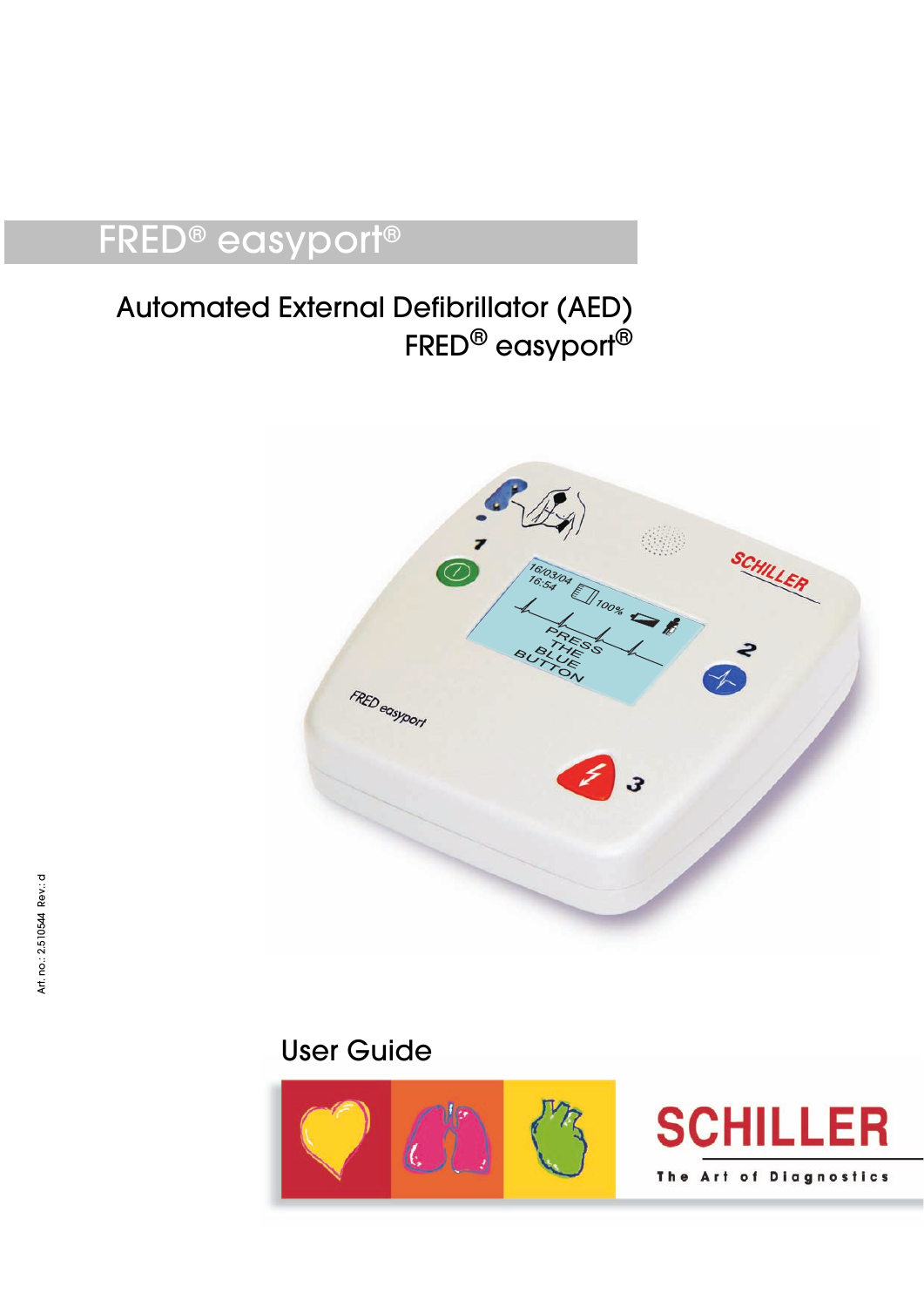#### **Sales and Service Information**

The SCHILLER sales and service centre network is world-wide. For the address of your local distributor, contact your nearest SCHILLER subsidiary.

In case of difficulty a complete list of all distributors and subsidiaries is provided on our internet site:

http://www.schiller.ch

i

Sales information can also be obtained from: **sales@schiller.ch**

#### **Manufacturer**

| SCHILLER Medical S.A.S. | Tel: +33 388 63 36 00   |
|-------------------------|-------------------------|
| 4. rue Louis Pasteur    | Fax: +33 3 88 94 12 82  |
| F-67162 Wissembourg     | E-mail: tech.support@so |
| Web:                    | www.schiller.fr         |

 $-33$  3 88 63 36 00 ail: tech.support@schiller.fr schiller.fr

#### **Address headquarters**

SCHILLER AG Tel: +41 (0) 41 766 42 42 Altgasse 68 Fax: +41 (0) 41 761 08 80 CH-6341 Baar, Switzerland E-mail: sales@schiller.ch Web: www.schiller.ch

Article no.: 2.510544 Rev.: d Issue date: 16.06.08



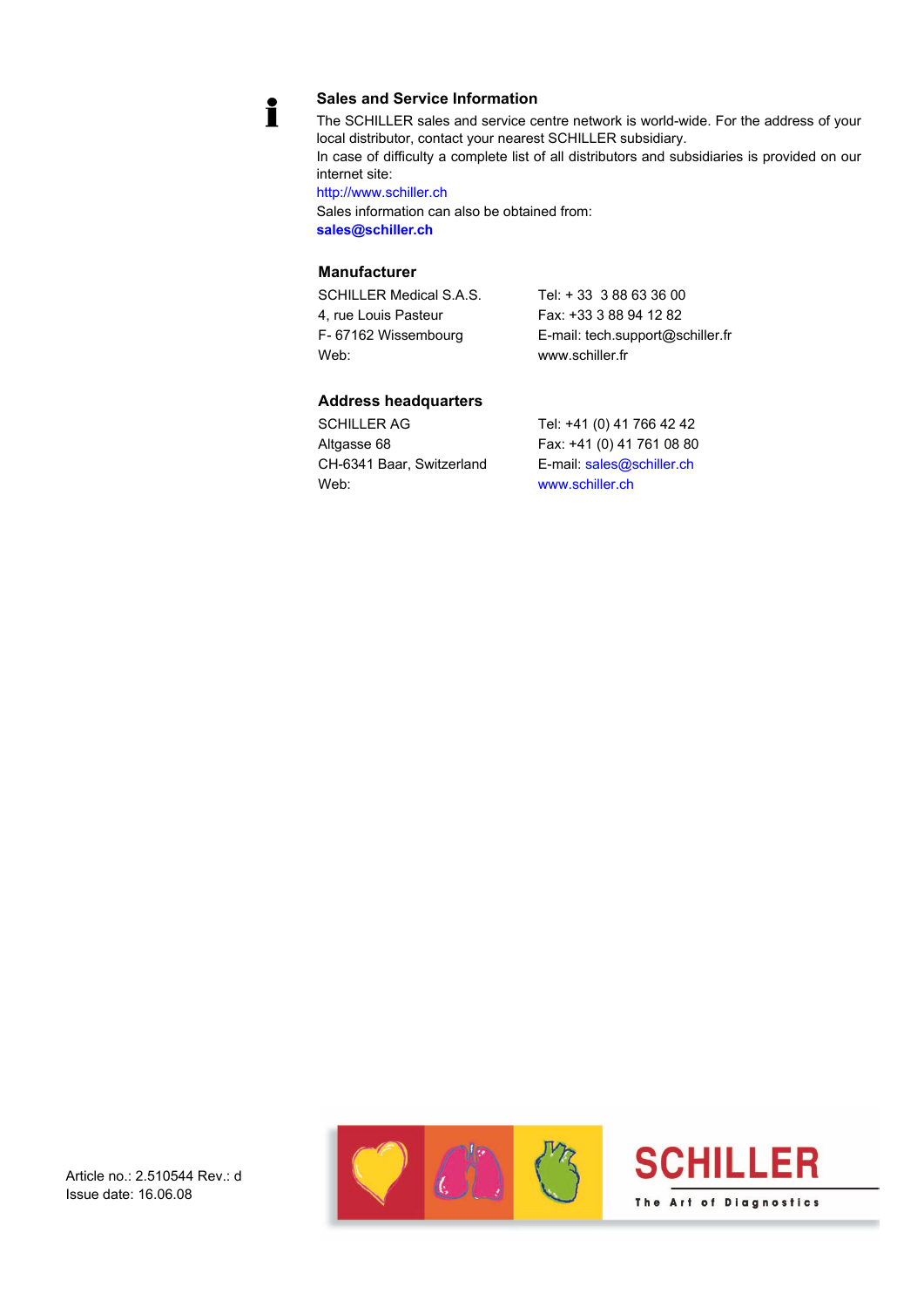**SCHILLER** FRED easyport

# **Table of Contents**

| 1                |                            |    |
|------------------|----------------------------|----|
| 1.1              |                            |    |
| 1.2              |                            |    |
| 1.3              |                            |    |
| 1.4              |                            |    |
| 1.5              |                            |    |
| 1.6              |                            |    |
| 1.7              |                            |    |
| 1.8              |                            |    |
| 1.9              |                            |    |
| 1.10             |                            |    |
| 1.10.1           |                            |    |
| 1.10.2           |                            |    |
| 1.10.3<br>1.10.4 |                            |    |
|                  |                            |    |
| 2                | Components and Operation 9 |    |
| 2.1              |                            |    |
| 2.1.1            |                            |    |
| 2.1.2            |                            |    |
| 2.2              |                            |    |
| 2.3              |                            |    |
| 2.4              |                            | 12 |
| 2.4.1<br>2.4.2   |                            |    |
| 2.4.3            |                            |    |
| 2.4.4            |                            |    |
| 2.5              |                            |    |
| 2.6              |                            |    |
| 3                |                            |    |
| 3.1              |                            |    |
| 3.1.1            |                            |    |
| 3.1.2<br>3.1.3   |                            |    |
| 3.1.4            |                            |    |
|                  |                            |    |
| 4                | <b>Defibrillating</b>      |    |
| 4.1              |                            | 18 |
| 4.2              |                            | 18 |
| 4.3              |                            | 19 |
| 4.3.1            |                            |    |
| 4.3.2<br>4.3.3   |                            |    |
| 4.4              |                            |    |

**The Common**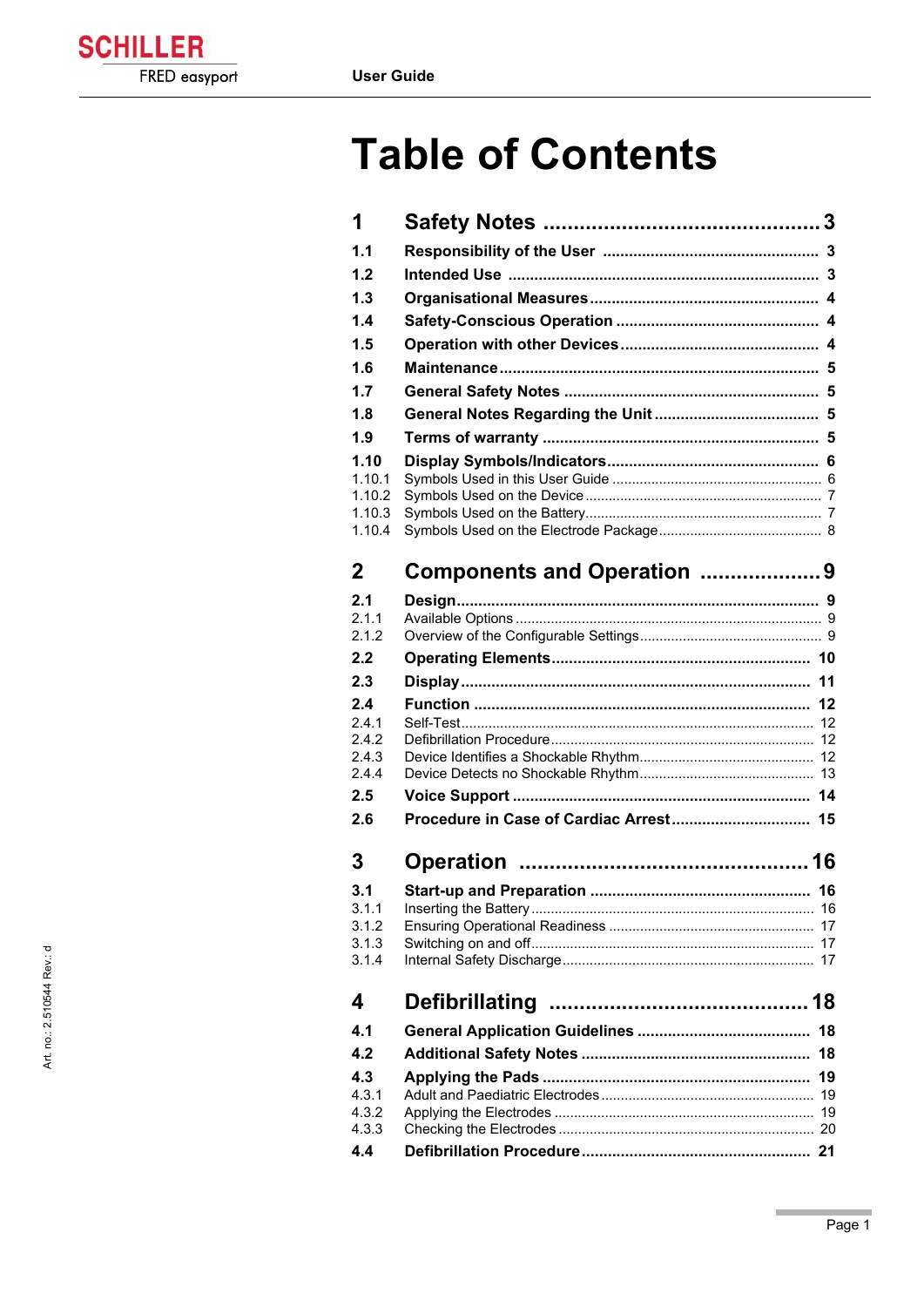### **SCHILLER** FRED easyport

| 4.5   |                                     |
|-------|-------------------------------------|
| 4.5.1 |                                     |
| 5     | Documentation of an Intervention 26 |
| 5.1   |                                     |
| 6     |                                     |
| 6.1   |                                     |
| 6.1.1 |                                     |
| 6.1.2 |                                     |
| 6.1.3 |                                     |
| 6.1.4 |                                     |
| 6.1.5 |                                     |
| 6.2   |                                     |
| 6.2.1 |                                     |
| 6.2.2 |                                     |
| 6.3   |                                     |
| 6.3.1 |                                     |
| 7     |                                     |
| 7.1   |                                     |
| 7.2   |                                     |
| 7.2.1 |                                     |
| 8     |                                     |
| 8.1   |                                     |
| 8.2   |                                     |
| 8.3   |                                     |
| 8.4   |                                     |
| 9     |                                     |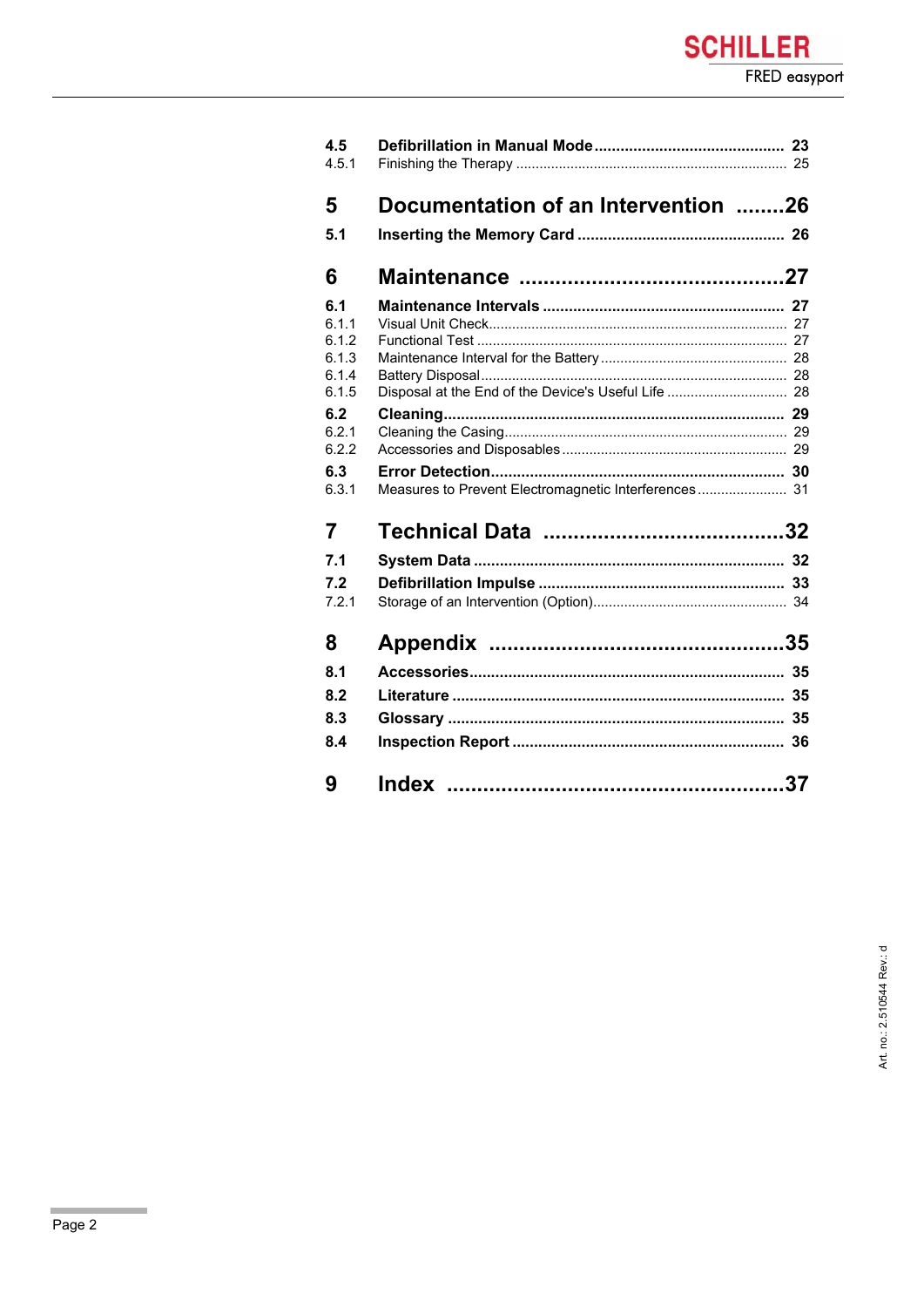<span id="page-4-0"></span>

# **1 Safety Notes**

### **1.1 Responsibility of the User**

- The device must only be used by qualified physicians or other persons trained in early defibrillation.
- The numerical and graphical results as well as any interpretation suggested by the device must be examined with respect to the patient's overall clinical condition and the quality of the recorded data.
- Make sure that the user has read and understood the user guide, and especially these safety notes.
- ▲ Damaged or missing components must be replaced immediately.
- $\blacktriangle$  It is the owner's responsibility that the valid regulations for safety and prevention of accidents are observed.
- $\blacktriangle$  The device must be stored inaccessible to children.

### <span id="page-4-2"></span>**1.2 Intended Use**

- The FRED easyport is an automated external defibrillator (AED) used for the treatment of ventricular fibrillation (VF) and ventricular tachycardia (VT).
- $\blacktriangle$  The device may be used with the appropriate electrodes on either adults or children.
- The device must only be used if the following symptoms are found:
	- non-responsive
	- no respiration
	- no pulse
- The device must not be used if the patient:
- is responsive
- is breathing
- has pulse
- $\triangle$  The FRED easyport is an emergency device and must be ready for operation at any time and in all situations. Ensure that the device is always equipped with a sufficiently charged battery, and keep a spare battery on hand.
- $\triangle$  Only operate the device in accordance with the specified technical data.
- **▲** The device is **not** designed for sterile use.
- ▲ Do not use this unit in areas where there is any danger of explosion or in the presence of flammable gases such as anaesthetic agents.
	- This unit is BF classified.
- This product is not designed for direct cardiac application.

<span id="page-4-1"></span>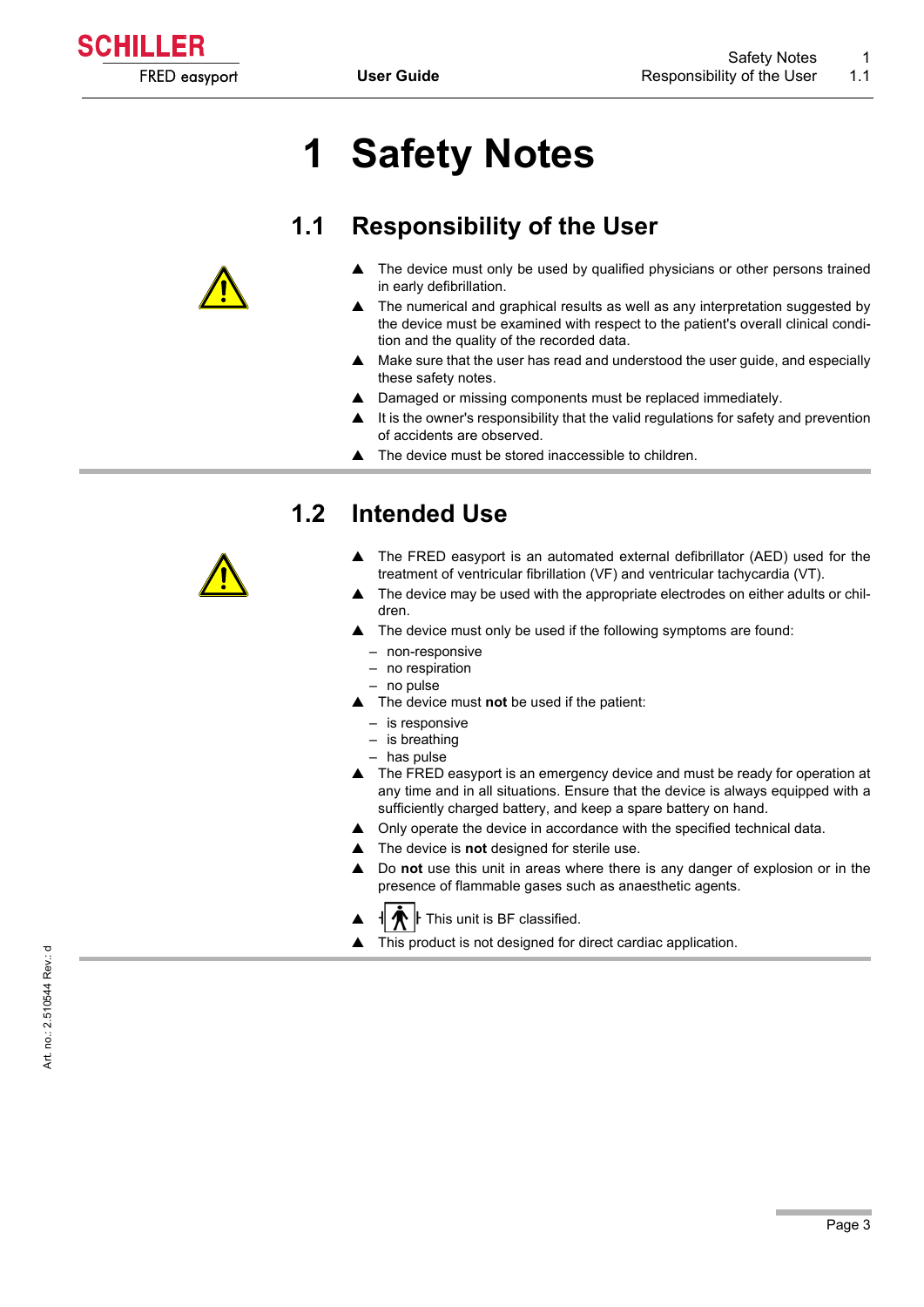

### **1.3 Organisational Measures**

<span id="page-5-0"></span>

- Before using the unit, ensure that an introduction regarding the unit functions and the safety precautions has been provided and understood.
- Keep these operating instructions in an accessible place for reference when required. Make sure that they are always complete and legible.
- $\blacktriangle$  These operating instructions do not override any statutory or local regulations, or procedures for the prevention of accidents and environmental protection.

### **1.4 Safety-Conscious Operation**

<span id="page-5-1"></span>

- <span id="page-5-3"></span>This user guide, and especially these safety notes, must be read and observed.
- Danger of electric shock!
- The energy applied to the patient can be conducted through the patient to other persons, who may suffer a lethal electric shock. Therefore:
	- Do not touch the patient, the electrodes or other conducting objects during defibrillation
	- Do not defibrillate the patient in a puddle of water or on other conducting surfaces.
- Switch the device off when it is no longer used.
- $\blacktriangle$  Immediately report any changes that impair safety (including operating behaviour) to the person responsible.
- Only connect the original SCHILLER pads to the unit.
- ▲ Before switching on, check if the unit's casing and electrode connection are undamaged.

### **1.5 Operation with other Devices**

<span id="page-5-2"></span>

- Only use accessories and other parts recommended or supplied by SCHILLER AG. Use of other than recommended or supplied parts may result in injury, inaccurate information and/or damage to the unit.
- Magnetic and electrical fields from X-ray or tomographic devices, portable radio

equipment, HF radios and devices labelled with the  $((\bullet))$  symbol can affect the operation of this device. (See section  $6.3.1$ .) Avoid using such devices or maintain a sufficient distance from them.

- The charging of energy and the release of the defibrillation impulse can disturb other devices. Check these devices after a defibrillation.
- Sensors and devices that are not defibrillation proof must be disconnected from the patient before a shock is triggered.
- If the patient has an implanted pacemaker, be sure not to position the electrode directly on top of it.
- Precautions must be observed when using high-frequency electrosurgical devices. A distance of at least 15 cm must be kept between the defibrillation electrodes and the HF surgical electrodes. If in doubt, disconnect the electrodes and sensors from the unit during use of a HF surgical device.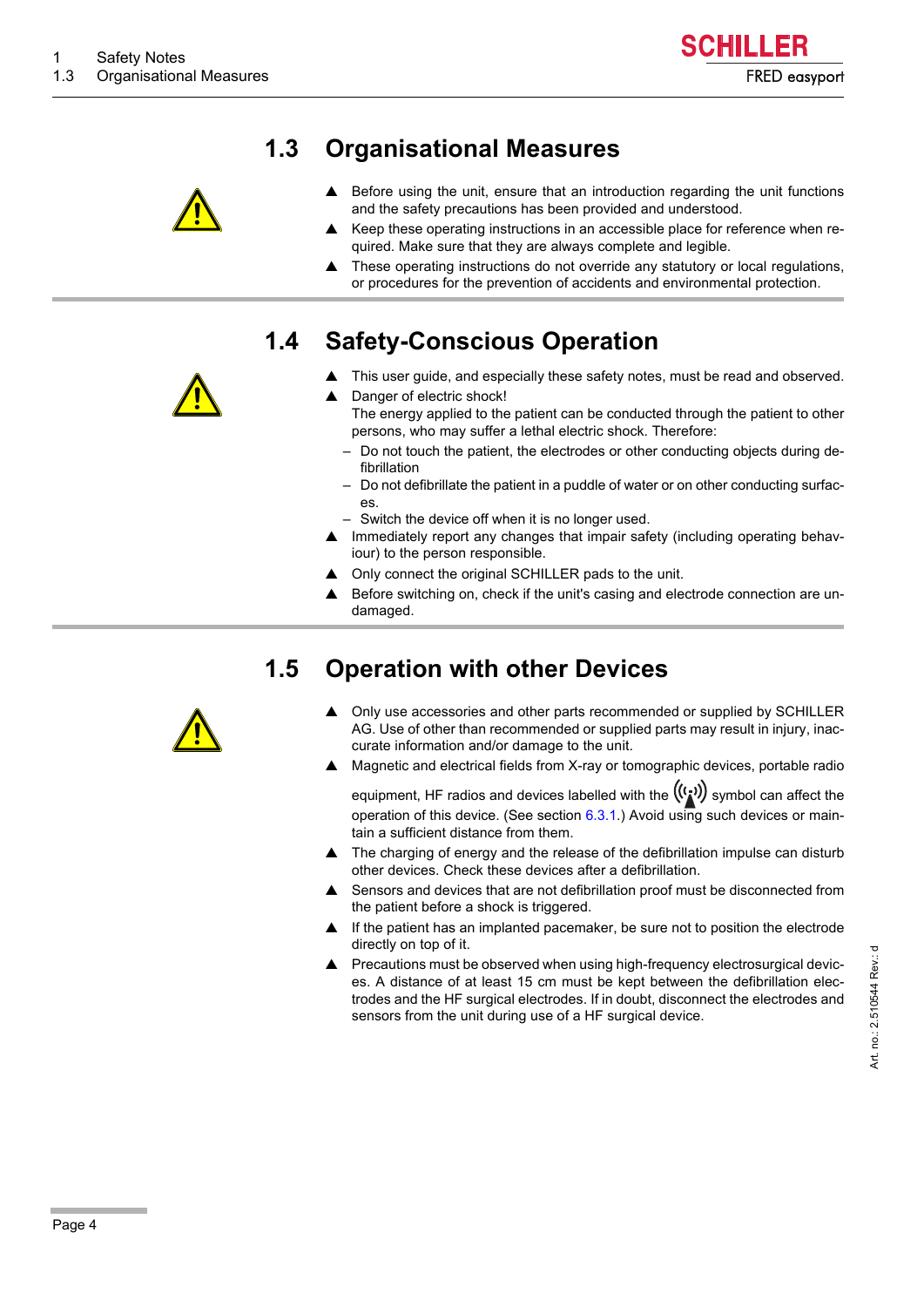### <span id="page-6-0"></span>**1.6 Maintenance**

- $\triangle$  Danger of electric shock! Do not open the device. No serviceable parts inside. Refer servicing to qualified personnel only.
- $\triangle$  Before cleaning, switch the unit off and remove the battery.
- ▲ Do not use high temperature sterilisation processes (such as autoclaving). Do not use E-beam or gamma radiation sterilisation.
- Do not use solvent or abrasive cleaners on either the unit or cable assemblies.
- $\blacktriangle$  Do not, under any circumstances, immerse the unit or cable assemblies in liquid.

### **1.7 General Safety Notes**

- Operating the device with a defective casing or damaged cables constitutes a danger to life. Therefore:
	- Immediately replace a damaged unit, or damaged cables and connections.

### **1.8 General Notes Regarding the Unit**

<span id="page-6-4"></span>A defibrillation can fail with certain clinical pictures.

### **1.9 Terms of warranty**

Your SCHILLER FRED easyport is warranted against defects in material and manufacture for the duration of one year (as from date of purchase). Excluded from this guarantee is damage caused by an accident or as a result of improper handling. The warranty entitles free replacement of the defective part. Any liability for subsequent damage is excluded. The warranty is void if unauthorised or unqualified persons attempt to make repairs.

In case of a defect, send the apparatus to your dealer or directly to the manufacturer. The manufacturer can only be held responsible for the safety, reliability, and performance of the apparatus if:

- assembly operations, extensions, readjustments, modifications, or repairs are carried out by persons authorised by him, and
- the FRED easyport and approved attached equipment is used in accordance with the manufacturer's instructions.

There are no express or implied warranties which extend beyond the warranties hereinabove set forth. SCHILLER makes no warranty of merchantability or fitness for a particular purpose with respect to the product or parts thereof.

<span id="page-6-2"></span>

<span id="page-6-3"></span>i

i

<span id="page-6-1"></span>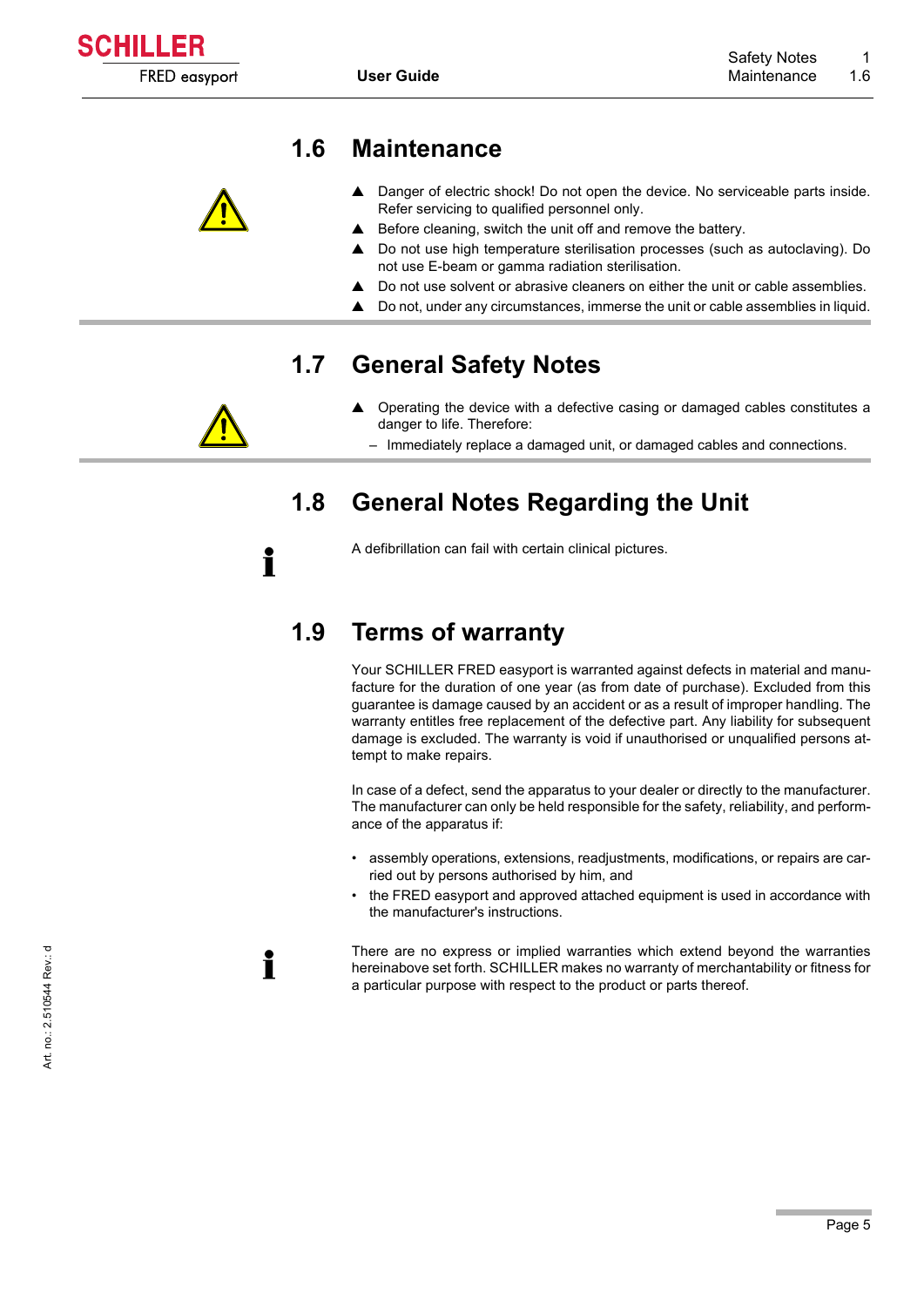

### **1.10 Display Symbols/Indicators**

#### **1.10.1 Symbols Used in this User Guide**

The safety level is classified according ANSI Z535.4. The following overview shows the safety symbols and pictograms used in this user guide.

For a possibly dangerous situation, which could lead to serious bodily injury or to death.

For a possibly dangerous situation which could lead to personal injury. This symbol



<span id="page-7-1"></span><span id="page-7-0"></span>AWARNING

is also used to indicate possible damage to property.



For a direct danger which could lead to severe personal injury or to death.



For general safety notes as listed in this section.



For electrical hazards, warnings or precautionary measures when dealing with electricity.



**NOTE** for possibly dangerous situations which could lead to damages to property or system failure or **IMPORTANT** for helpful user information.



Reference to other user guides.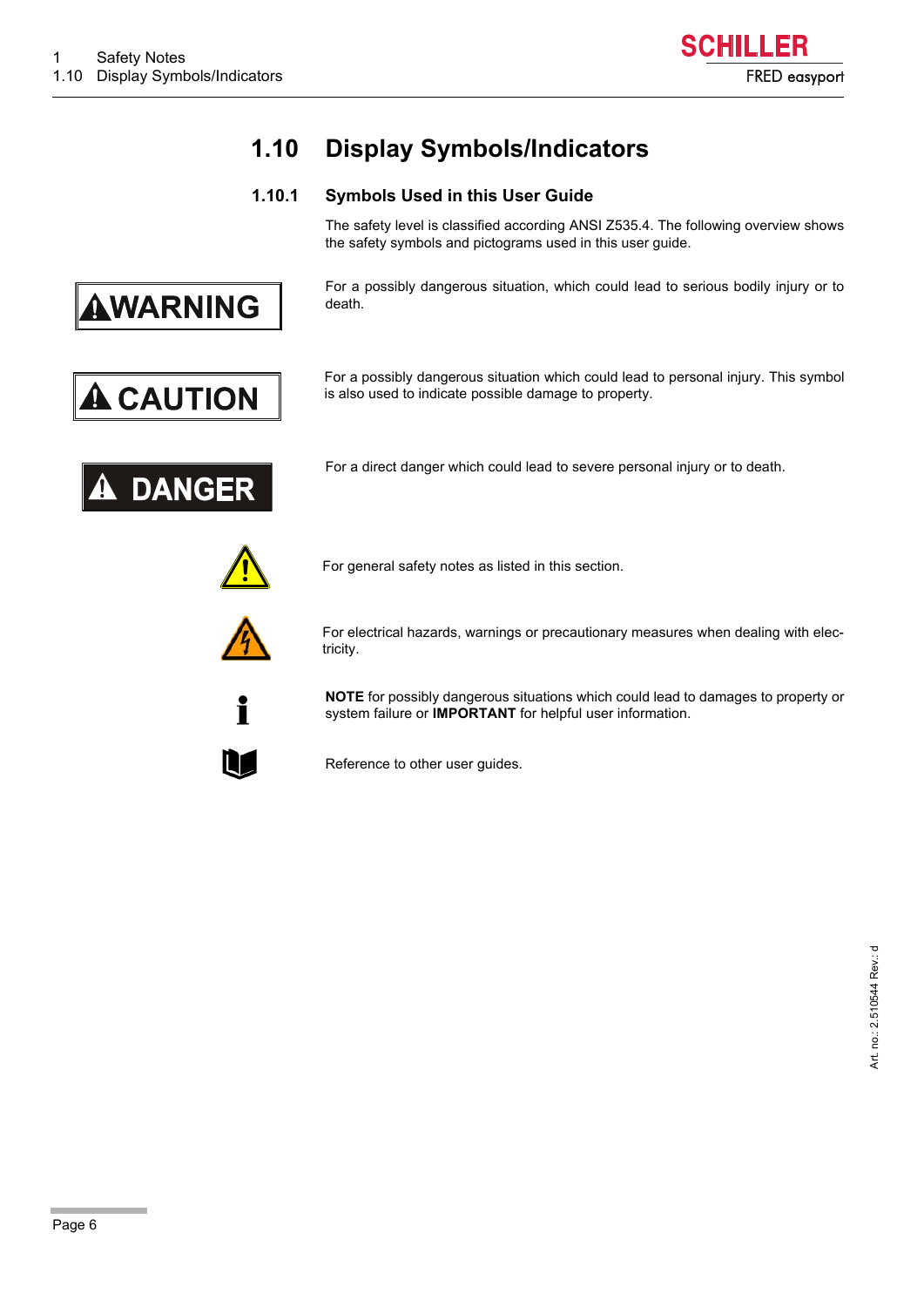#### **1.10.2 Symbols Used on the Device**

<span id="page-8-0"></span>

<span id="page-8-2"></span>BF symbol. The device's signal input is defibrillation protected.

 $C \in 0459$ Notified body of the CE certification (G-MED).

Note accompanying documents!



Defibrillation electrode connector.



Symbol for the recognition of electrical and electronic equipment.

This unit must be disposed of in a municipally approved collection point or recycling centre.

Improper disposal harms the environment and human health due to the presence of dangerous substances in electrical and electronic equipment.



<span id="page-8-3"></span>This function must only be used by physicians or other authorised persons (see page [23\)](#page-24-0).

#### **1.10.3 Symbols Used on the Battery**



Battery may not be disposed of with domestic refuse.

Do not burn, saw up or crash the battery.

Do not recharge the battery.

Do not short the battery.

Storage temperature for the battery: unlimited: +15...+25 °C.

<span id="page-8-1"></span>

Art. no.: 2.510544 Rev.: d

Art. no.: 2.510544 Rev.: d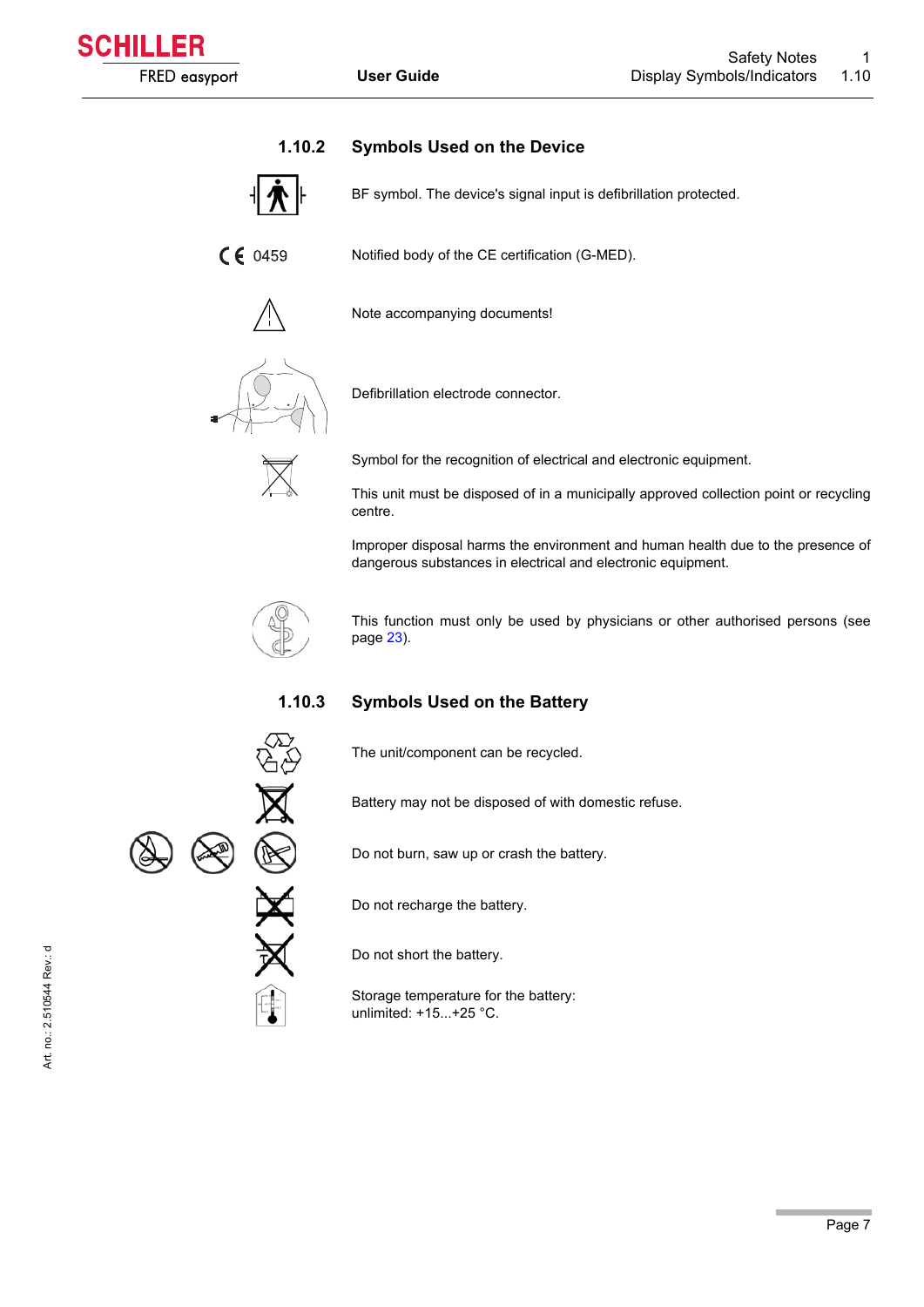

#### **1.10.4 Symbols Used on the Electrode Package**

<span id="page-9-0"></span>

<span id="page-9-1"></span>Open the electrode package

Peel off the protective foil

Disposable item; do not reuse



Do not bend packing

Storage temperature for the electrodes

Expiration date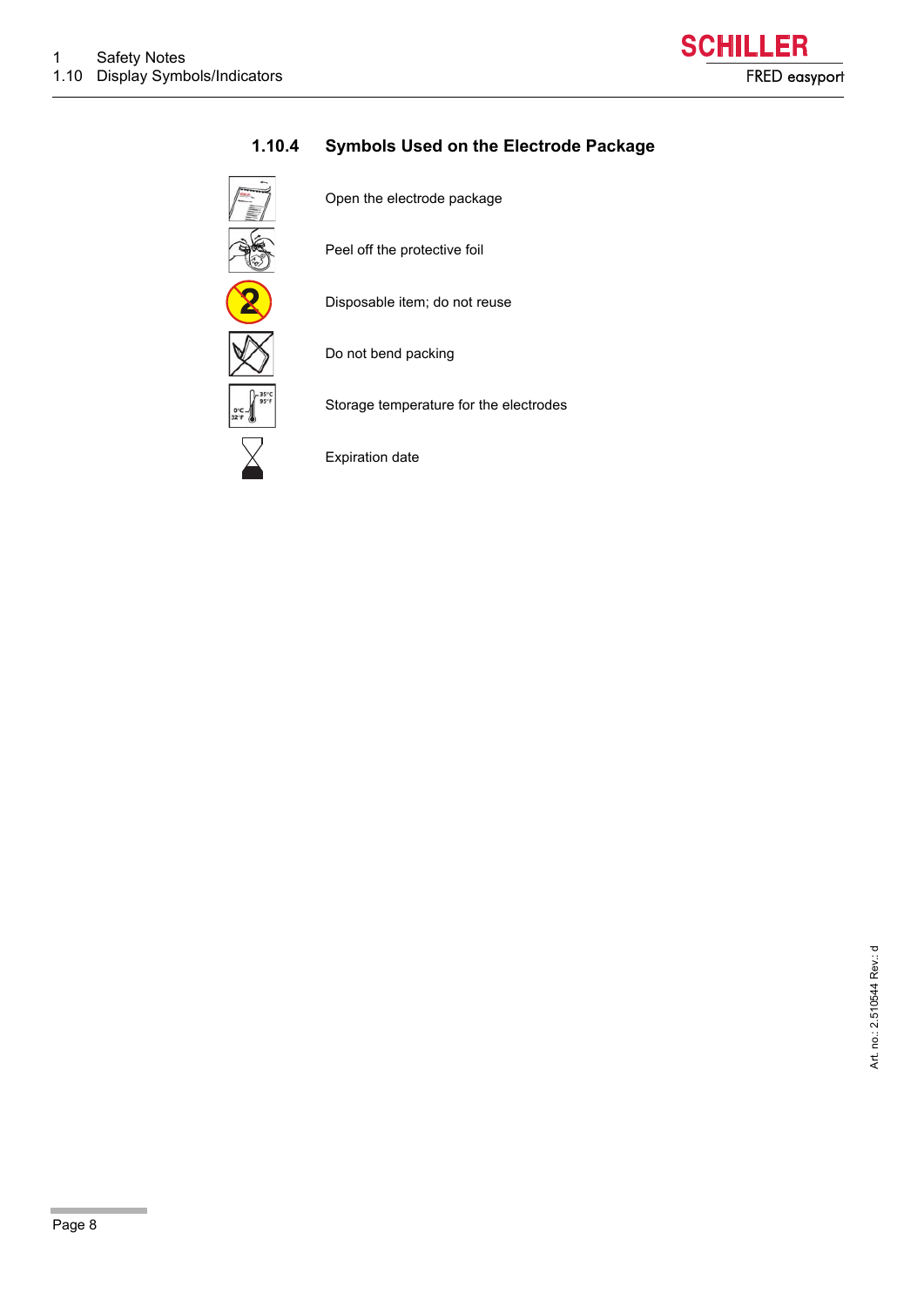<span id="page-10-0"></span>

# **2 Components and Operation**

Its small size and light weight make the **FRED easyport** the ideal companion of physicians, paramedics, public service staff and other persons trained in early defibrillation. Risk patients carry their own rescue device after they and their families have been instructed by their doctor. This dramatically reduces the response time to treat ventricular fibrillation and ventricular tachycardia, granting the victims a much better chance of survival.

#### <span id="page-10-4"></span>**Biocompatibility**

The parts of the product described in this user guide, including all accessories, that come in contact with the patient during the intended use, fulfil the biocompatibility requirements of the applicable standards. If you have questions in this matter, please contact SCHILLER.

### <span id="page-10-1"></span>**2.1 Design**

i

The **FRED easyport** is a battery-powered **automated external defibrillator** (AED) that delivers biphasic defibrillation pulses. The patient is defibrillated via disposable adhesive electrodes (pads), which also acquire the ECG signal for analysis. Adhesive electrodes for children and adults are available. The device recognises the connected electrodes and selects the defibrillation energy levels accordingly. The user will be given visual and audible instructions (display/loudspeaker). The device is powered by a disposable, replaceable lithium battery. The capacity is sufficient for:

- 45 shocks at maximum energy, or
- 2 hours of monitoring or
- 5 years of storage

Our customer service can configure various device functions via a special PC connection (see "Function" section).

#### <span id="page-10-2"></span>**2.1.1 Available Options**

- <span id="page-10-6"></span>• SCHILLER ECG memory card
- <span id="page-10-5"></span>• Manual operational mode (see page [23](#page-24-0))

#### <span id="page-10-3"></span>**2.1.2 Overview of the Configurable Settings**

The following settings can be configured by the SCHILLER after-sales service:

- Voice volume
- Energy levels of the first, second and third shocks, individually for adults and children
- Initiation of ECG analysis with button or automatic
- Activation/deactivation of a 16.7 Hz filter
- Silent operational mode (spoken text with reduced repetition rate)
- Trace deactivation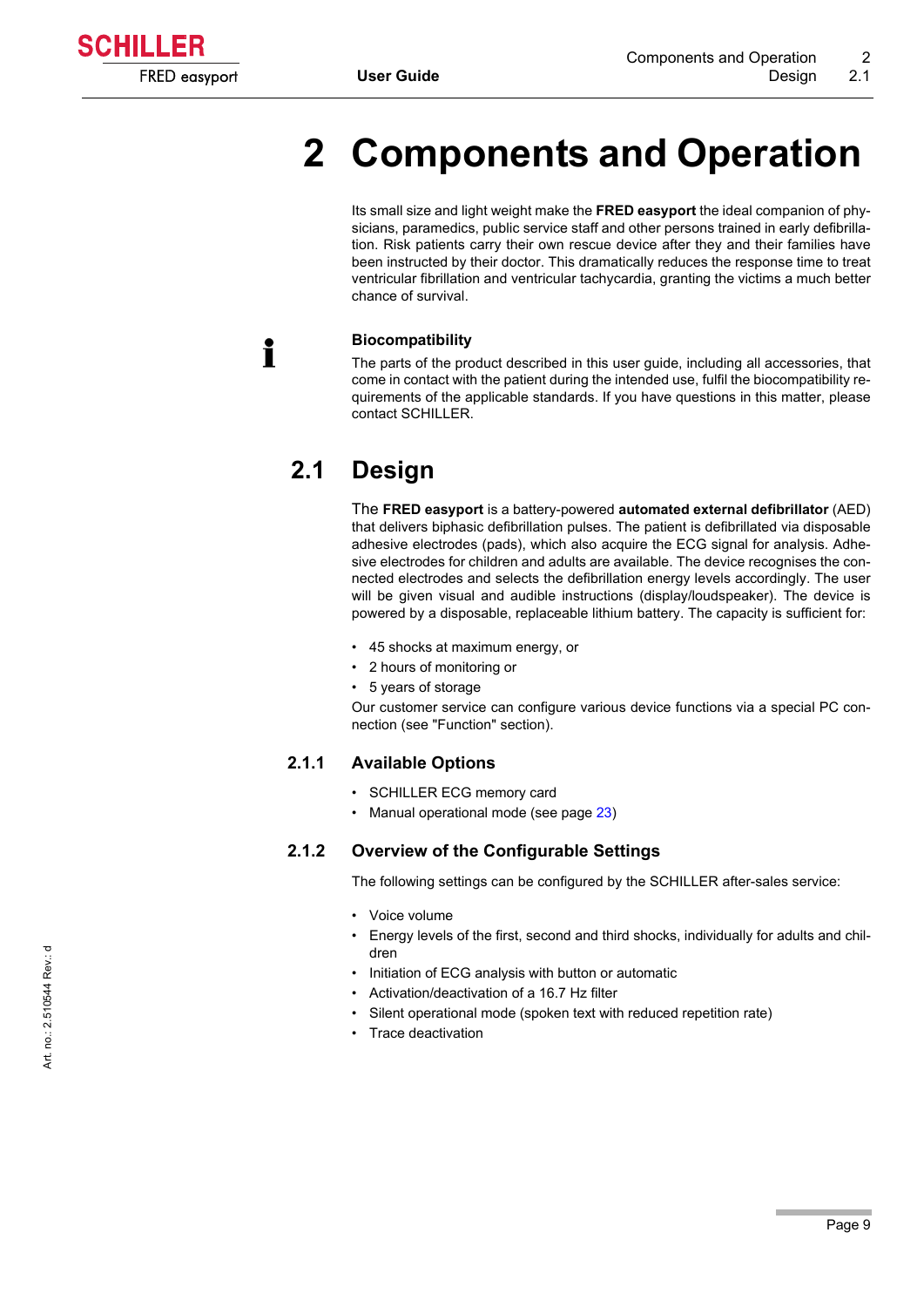

### <span id="page-11-0"></span>**2.2 Operating Elements**

<span id="page-11-1"></span>

**Fig. 2.1** Operating elements

- (1) Green button to switch the device on/off
- (2) Rubber seal for DS minicard
- (3) Yellow indicator lamp; lit as long as no electrodes are connected
- (4) Electrode connector
- (5) LCD
- (6) Blue button to start the analysis
- (7) Key to trigger a defibrillation impulse
- (8) Battery at back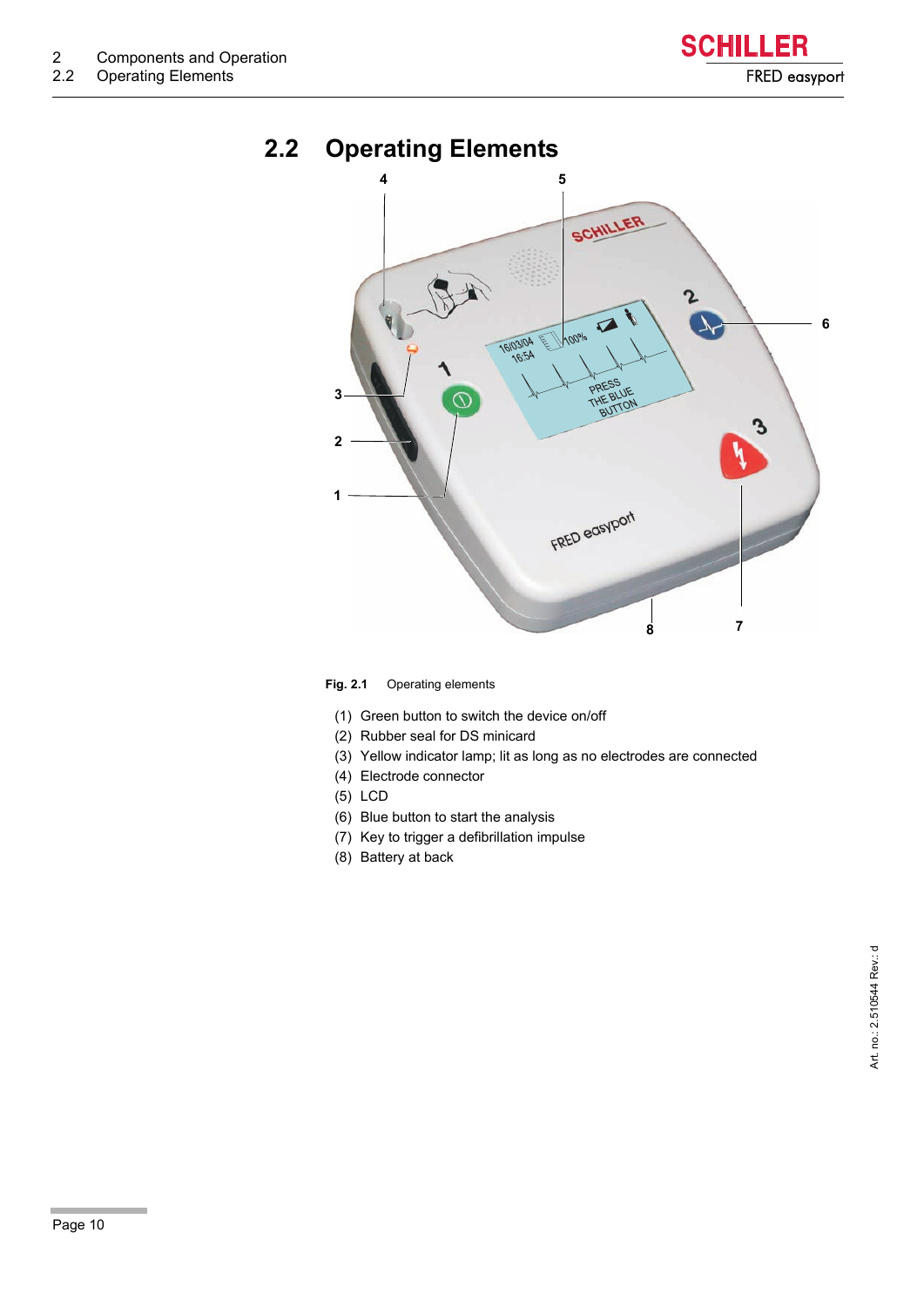<span id="page-12-0"></span>

1 2 3 4

■ 100%

 $\overline{\phantom{a}}$ 

 $\mathbf{f}$ 

PRESS BLUE BUTTON

### **2.3 Display**

<span id="page-12-1"></span>The following information is displayed on the LCD:

- (1) Time and triggered shocks since switch-on
- (2) Memory card inserted and memory allocation in %
	- $\Box$  Flashing = memory card almost full (from 98%)
- $\mathbb{\widehat{M}}$  Flashing = error (see page [30](#page-31-1), section [6.3\)](#page-31-0)
- No indication = memory card not detected or not inserted (see page [30,](#page-31-1) section [6.3](#page-31-0))
- (3) Battery low (only 3 more shocks can be released)
- (4) Defibrillation electrode type



- = paediatric
- (5) ECG signal
- (6) Operational status



5 6

00:13

 $\frac{1}{4}$ 05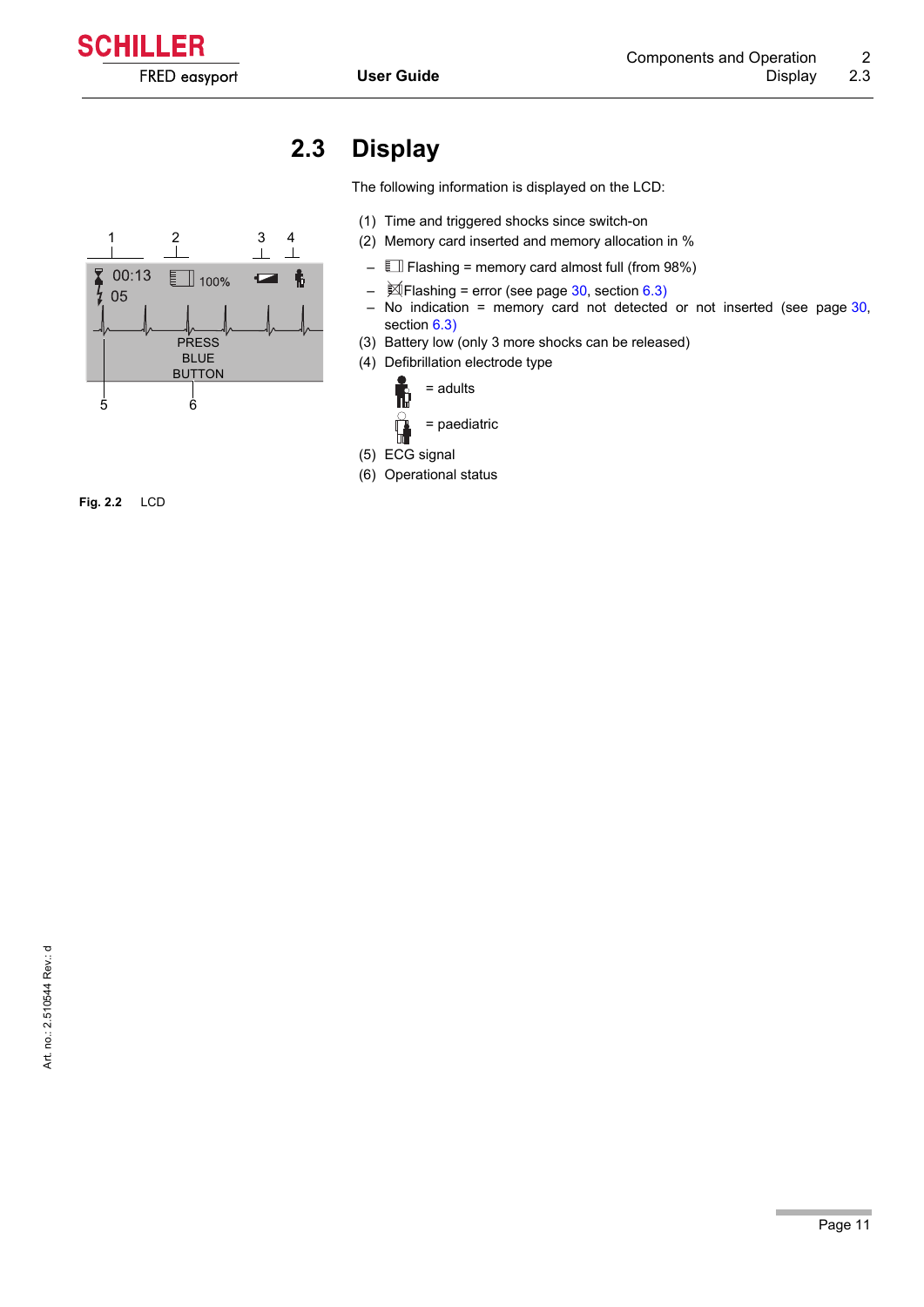### <span id="page-13-0"></span>**2.4 Function**

#### <span id="page-13-1"></span>**2.4.1 Self-Test**

<span id="page-13-7"></span>To ensure its readiness for use, the device runs a self-test to check the unit and the battery. The self-test is carried out automatically every time the unit is switched on. If the device detects an error during the self-test, an error message is displayed.

#### <span id="page-13-2"></span>**2.4.2 Defibrillation Procedure**

<span id="page-13-5"></span>The user is guided through all operation steps by spoken and displayed instructions.

The FRED easyport runs in semi-automatic mode. This means that the shock must be released by the user.

When the device is switched on, the user is prompted to apply the electrodes to the patient. Next, he or she is prompted to start the ECG recording and to stay clear of the patient. The analysis takes approximately 10 seconds. Depending on the configuration, the unit automatically starts analysing the ECG.

#### <span id="page-13-3"></span>**2.4.3 Device Identifies a Shockable Rhythm**

<span id="page-13-6"></span>If the analysis program detects a shockable rhythm, the defibrillation energy is charged and the user is prompted to deliver the shock. Shockable rhythms are:

• Ventricular fibrillation

i

• Ventricular tachycardia with a rate exceeding 180 beats per minute

Even if the device detects a shockable rhythm, a shock must only be delivered if lack of breathing and lack of circulatory signs have been established.

If the shock is not successful, the device automatically charges the defibrillation energy for another shock after every further analysis.

The following standard energy levels are preset:

<span id="page-13-4"></span>

|   | <b>Shock Adults</b> | <b>Neonates</b> |
|---|---------------------|-----------------|
| 1 | 120 joules          | 15 joules       |
| 2 | 120 joules          | 30 joules       |
| 3 | 120 joules          | 50 joules       |

The SCHILLER service centre can define other settings if required (see section [7,](#page-33-0) page [32\)](#page-33-0).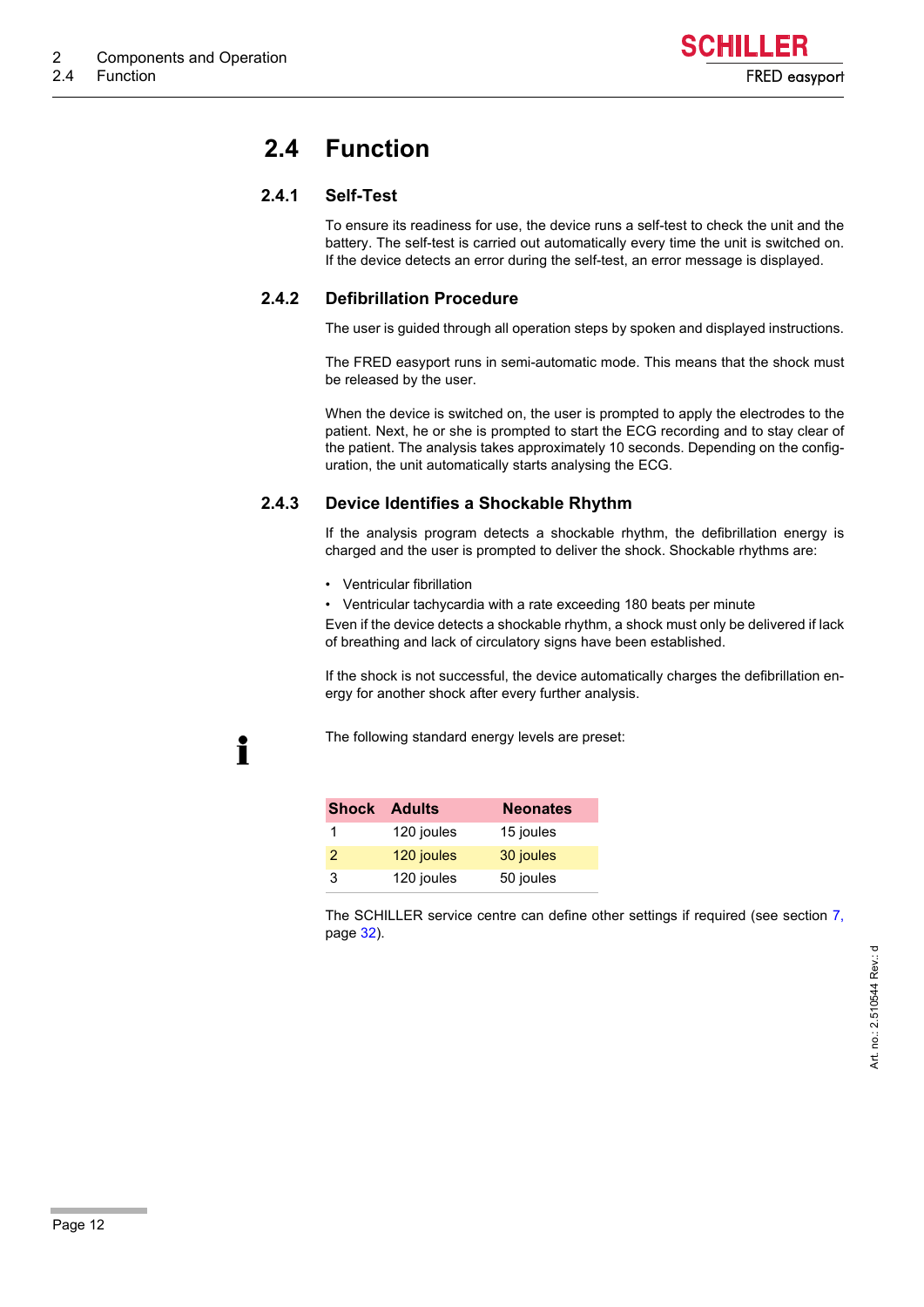<span id="page-14-4"></span><span id="page-14-3"></span><span id="page-14-1"></span>

| <b>First shock</b>             | After the shock, the user is prompted to:                                                                                                                                                                                                                            |  |  |
|--------------------------------|----------------------------------------------------------------------------------------------------------------------------------------------------------------------------------------------------------------------------------------------------------------------|--|--|
|                                | alternately carry out 30 <sup>1</sup> chest compressions and give 2 breaths for 2 minutes.<br>1.<br>2. after 2 minutes, the unit prompts the user again to start a new ECG analysis. De-<br>pending on the configuration, this new analysis may start automatically. |  |  |
| <b>Shock unsuccessful:</b>     | <b>Second shock release</b> and prompt to restart with step 1.                                                                                                                                                                                                       |  |  |
| <sup>2</sup> Shock successful: | Information that no shock is required and                                                                                                                                                                                                                            |  |  |
|                                | prompt to carry out cardiac compressions and respiration alternately for 2 minutes<br>until the patient breathes or new instructions follow.<br>• after 2 minutes, prompt to start a new ECG analysis                                                                |  |  |

**For Qualified Physicians only** 

The analysis can at any time be repeated during CPR by pressing the blue analysis button (2).

#### **2.4.4 Device Detects no Shockable Rhythm**

<span id="page-14-2"></span>If the analysis program does not identify a shockable rhythm, the **FRED easyport** informs the user:

- that no shock is required
- that he or she should alternately carry out 30 chest compressions and 2 breaths for 2 minutes
- after 2 minutes, prompt to start a new ECG analysis

FRED easyport

<span id="page-14-0"></span>i

**SCHILLER** 

Art. no.: 2.510544 Rev.: d

Art. no.: 2.510544 Rev.: d

<sup>1.</sup> When paediatric electrodes are used, CPR is carried out in the rhythm 15:2 if 2 rescuers are on the spot, otherwise in the 30:2 rhythm.

<sup>2.</sup> CPR should be continued even after a successful shock to reduce the risk of momentary electrical myocardial stunning after the defibrillation.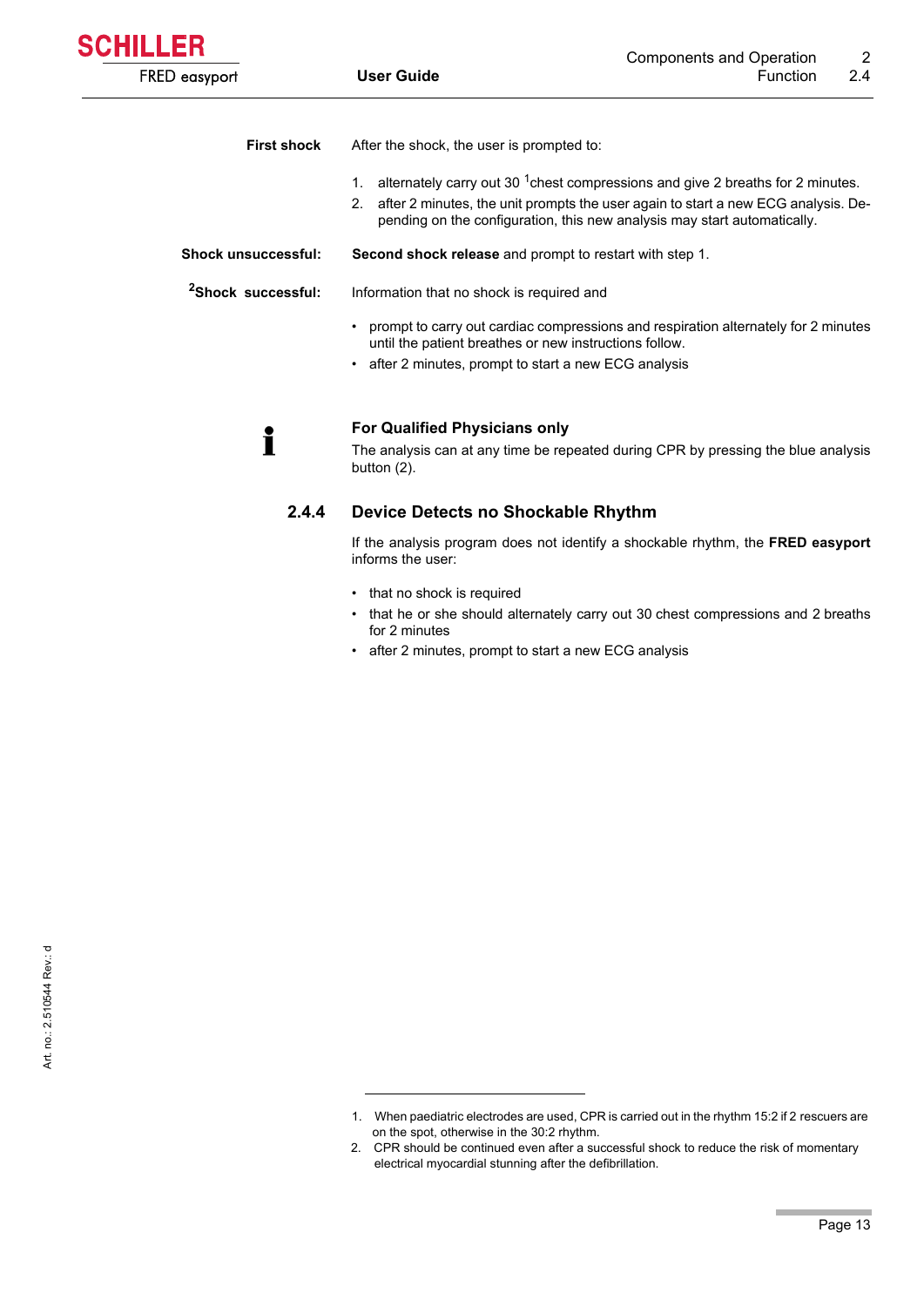### **2.5 Voice Support**

<span id="page-15-1"></span>When the device is switched on, it carries out a self-test and indicates the software and hardware version. The following instructions will be spoken by the device:

<span id="page-15-0"></span>

| <b>Language</b>                                                                                                                    | <b>Display</b>                                                | <b>Note</b>                                                                                                                         |
|------------------------------------------------------------------------------------------------------------------------------------|---------------------------------------------------------------|-------------------------------------------------------------------------------------------------------------------------------------|
| aPlace electrodes on chest and plug into                                                                                           | <b>PLACE ON</b>                                               | Technical alarm:                                                                                                                    |
| machine.                                                                                                                           | <b>ELECTRODES</b><br><b>PLUG INTO</b><br><b>MACHINE</b>       | Electrodes not connected. The yellow light goes<br>out as soon as the electrodes are properly<br>placed. See section 4.3.2.         |
| Poor connection; press the electrodes                                                                                              | <b>CHECK THE ELECTRODES</b>                                   | Technical alarm:                                                                                                                    |
|                                                                                                                                    |                                                               | The contact between the electrodes and the skin<br>is not sufficient. The patient resistance exceeds<br>200 Ohm. See section 4.3.3. |
| <sup>b</sup> Press blue button.                                                                                                    | <b>PRESS</b><br><b>BLUE</b><br><b>BUTTON</b>                  | Heart rhythm analysis is started.                                                                                                   |
| Do not touch the patient. Analysis in<br>progress.                                                                                 | <b>DO NOT TOUCH</b><br><b>THE PATIENT</b><br><b>ANALYSING</b> | See page 21, Step 2, Analysis                                                                                                       |
| Stop movement.                                                                                                                     | MOVEMENT DETECTED<br><b>STAND CLEAR</b>                       | Technical alarm: Patient was moved during anal-<br>ysis and device could not run analysis.                                          |
| Device recommends a shock                                                                                                          |                                                               | See section 2.4.3 and page 22.                                                                                                      |
| Do not touch the patient. Charging.                                                                                                | DO NOT TOUCH THE PA-<br>TIENT<br><b>CHARGING</b>              |                                                                                                                                     |
| Stand clear of patient. Press orange but-<br>ton.                                                                                  | <b>PRESS ORANGE BUTTON</b><br><b>TO SHOCK</b>                 |                                                                                                                                     |
| <b>Shock not recommended</b>                                                                                                       |                                                               | See section 2.4.4                                                                                                                   |
| No shock advised.                                                                                                                  | <b>NO SHOCK ADVISED</b>                                       | See section 2.6                                                                                                                     |
| Immediately resume CPR $-30^{\circ}$ chest<br>compressions, then 2 rescue breaths -<br>continue until patient is breathing normal- | 30 CHEST COMPRESSIONS<br>THEN 2 RESCUE BREATHS                | See section 2.6                                                                                                                     |

ly.

a.In the "silent" mode, this text is only spoken once.

i

b.In the "silent" mode, this text is only repeated every 2 minutes.

c.When paediatric electrodes are used, CPR is carried out in the rhythm 15:2 if 2 rescuers are on the spot, otherwise in the 30:2 rhythm.

> If the device is switched off and back on again (e.g. to change the battery), the language support will resume from the step at which the device was shut off.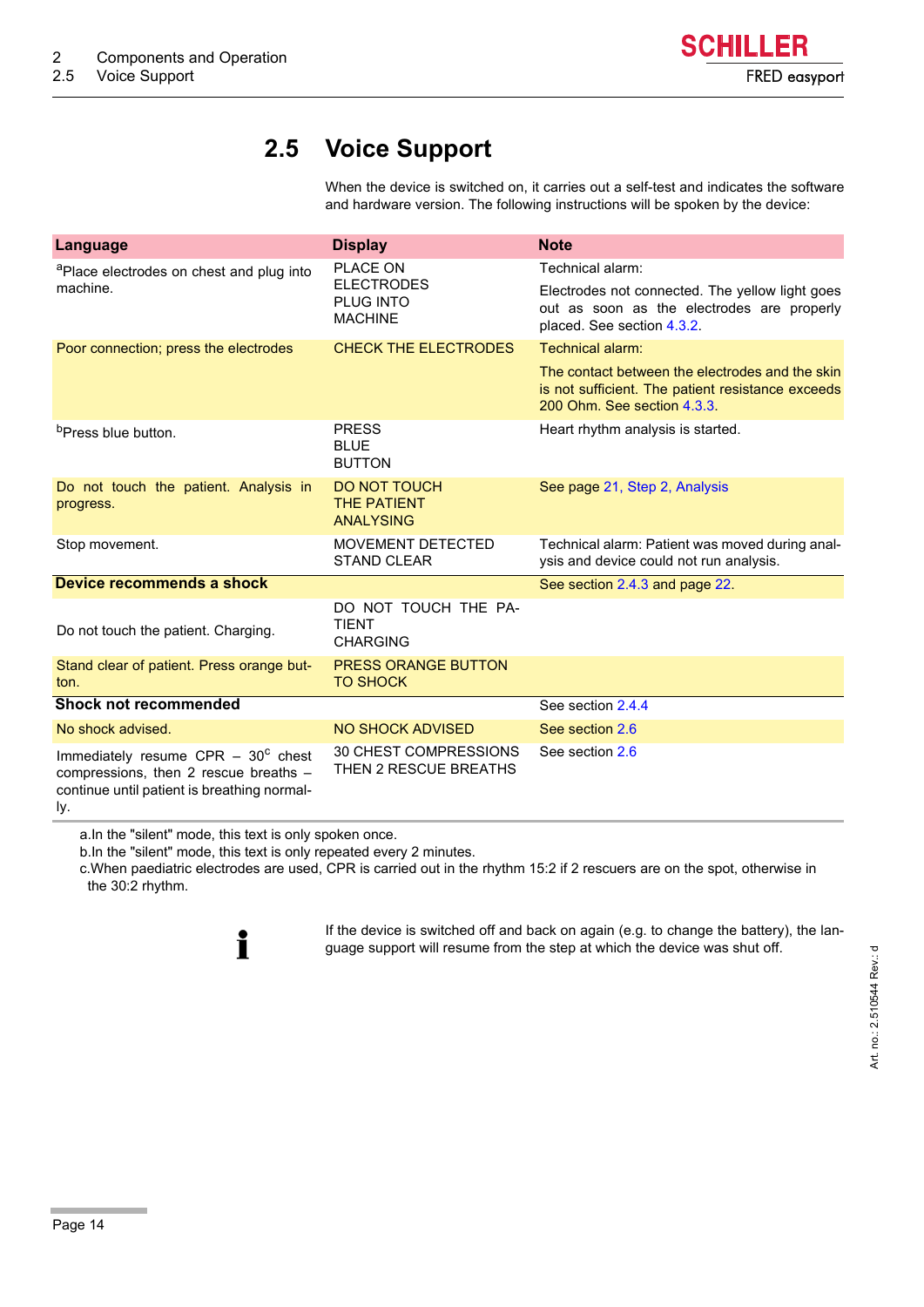

Art. no.: 2.510544 Rev.: d

Art. no.: 2.510544 Rev.: d

### **2.6 Procedure in Case of Cardiac Arrest**

<span id="page-16-4"></span><span id="page-16-3"></span><span id="page-16-2"></span>This procedure applies to adults and children.

<span id="page-16-0"></span>

<span id="page-16-1"></span>**Fig. 2.3** BLS AED algorithm or cardiopulmonary resuscitation (CPR) with defibrillation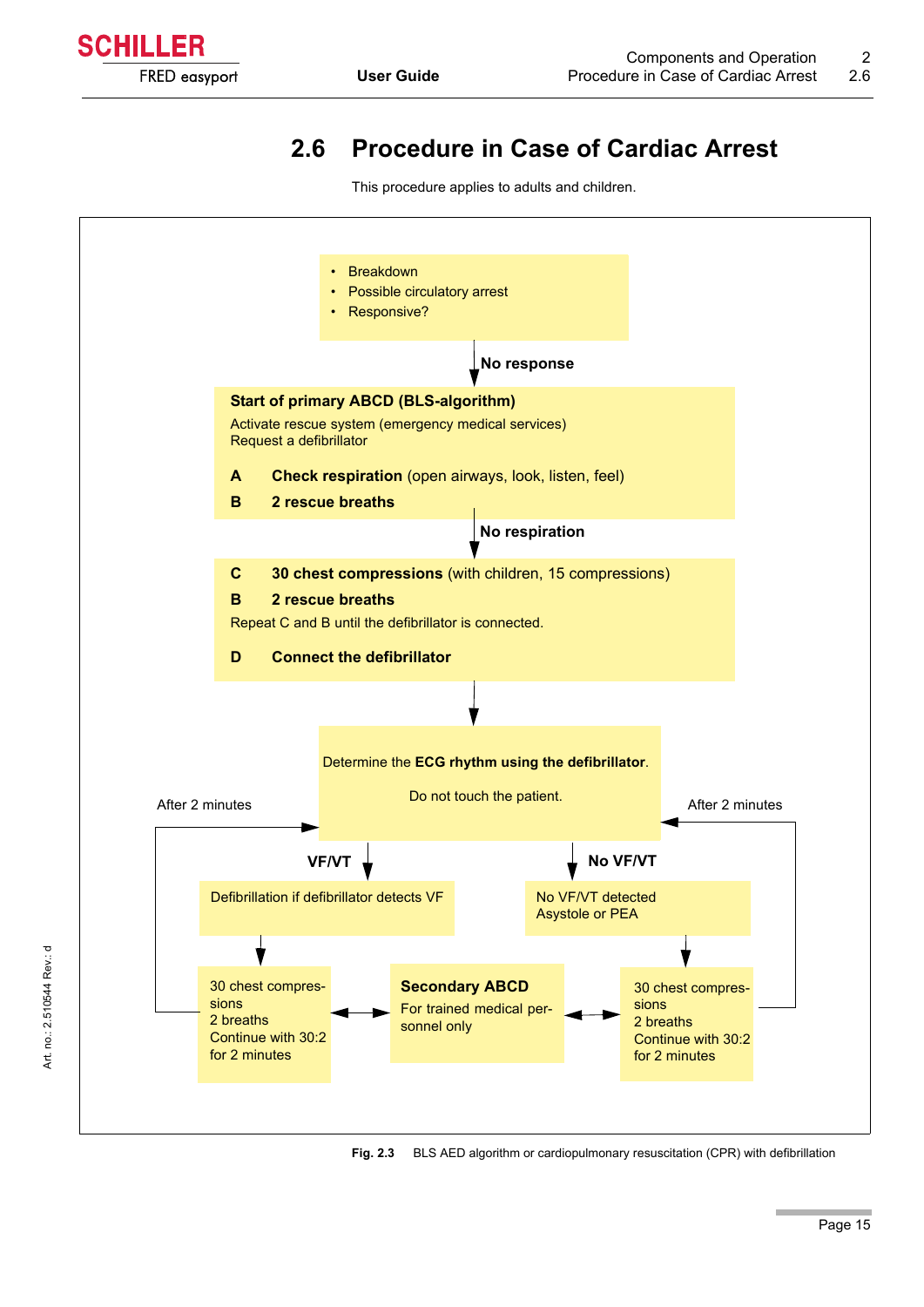

# **3 Operation**

### <span id="page-17-5"></span>**3.1 Start-up and Preparation**

<span id="page-17-1"></span><span id="page-17-0"></span>

- <span id="page-17-4"></span>Danger of explosion! The device is not designed for use in areas where an explosion hazard may occur. In addition, use of the defibrillator is not permitted in an oxygen-enriched environment or in the vicinity of flammable substances (gasoline) or anaesthetics. Oxygenation in the vicinity of the defibrillation electrodes must be strictly avoided.
- Danger of electric shock! The FRED easyport is a high-voltage electric therapy device. Improper use of the device can endanger life. Always follow the instructions given in this user guide.
- $\blacktriangle$  Before using the device, the user is required to ascertain that it is functioning correctly and in good operating condition. In particular, the cables, connectors and electrodes must be inspected. Damaged parts must be replaced immediately.
- The user must make sure that there are no conductive connections between the patient and other persons during ECG analysis and defibrillation.
- A Avoid defibrillation in very moist or wet surroundings.
- $\blacktriangle$  To ensure the defibrillator's readiness for use, always keep a spare battery on hand.

#### **3.1.1 Inserting the Battery**

<span id="page-17-3"></span>The device is powered by a non-rechargeable lithium battery. The battery has a guaranteed standby operation of at least 5 years if the device is not used.

After five years – if the device has not been used – the battery must be replaced.

- 1. Insert the battery into the device as shown in  $Fig. 3.1$ . Make sure it clicks into place.
- 2. Switch the unit on. A self-test will run. (See section [2.4.1.](#page-13-1))
- 3. Check the battery status on the display. If the battery is low, the battery symbol (1) is displayed.

# **WARNING**

To enable a quick reaction in the case of any emergency, the high-potential capacitor is charged on switch-on, reducing the battery's capacity (see page [32\)](#page-33-2). The battery capacity is also reduced by the capacitor's trickle charge while the unit is on.

#### **For these reasons:**

- Always keep a new spare battery on hand
- Always note the number of switch-ons and the battery's running time in the [In](#page-37-0)[spection Report](#page-37-0) on page [36](#page-37-0), even when you only demonstrate the device to other users.

<span id="page-17-2"></span>



1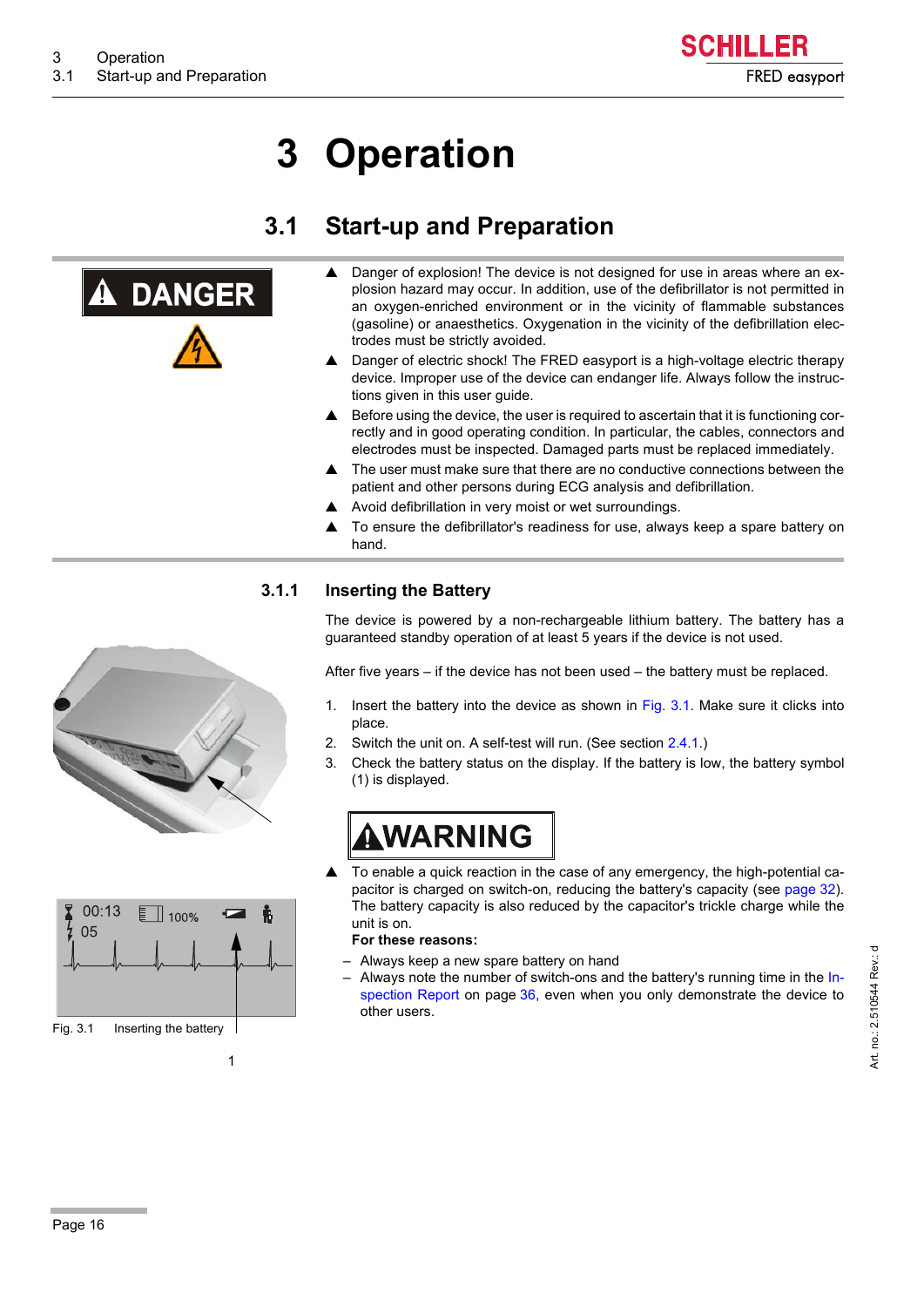#### **3.1.2 Ensuring Operational Readiness**

<span id="page-18-0"></span>i

i

<span id="page-18-4"></span>• Do not expose the device to direct sunlight, or extremely high or low temperatures. The ambient temperature should be in the range of 0...40 °C. Lower or higher ambient temperatures will have a negative impact on the battery's life.

To ensure its readiness for use, the device runs a self-test to check the unit and the battery. The self-test is carried out when the unit is switched on. If the device detects an error during the self-test, an error message is displayed.

- **A** CAUTION
- ately switch the device off afterwards! Battery discharge! Note the test results and the duration of the operation in the [Inspection Report](#page-37-0) on page [36.](#page-37-0)

 $\blacktriangle$  The duration of the self-test and the display check is max. 30 seconds. Immedi-

- $\blacktriangle$  If you only carry out the self-tests, the battery will last for approx. 30 switch-ons.
- ▲ SCHILLER recommends always to keep a spare battery on hand.

#### **3.1.3 Switching on and off**

• When the device is switched off for less than 5 min. (e.g. for battery replacement or by mistake), the data remains stored and the operation is continued after the self-test as if the device had not been switched off.

#### **Switching on**

 $\rightarrow$  Switch the device on by pressing the green button (1). It can at any time be switched off using the same button.

#### **Switching off**

 $\rightarrow$  To switch off the device, keep the green button (1) pressed for at least 3 seconds. A safety discharge ensures that the stored defibrillation energy is discharged internally.

### i

The device is switched off automatically 5 minutes after an electrode error is indicated.

#### <span id="page-18-2"></span>**Fig. 3.2** Switching the unit on/off

#### **3.1.4 Internal Safety Discharge**

<span id="page-18-3"></span>A safety discharge ensures that the stored defibrillation energy is discharged internally. It is carried out if:

- the battery voltage is insufficient
- the device is defective
- the device is turned off



<span id="page-18-1"></span>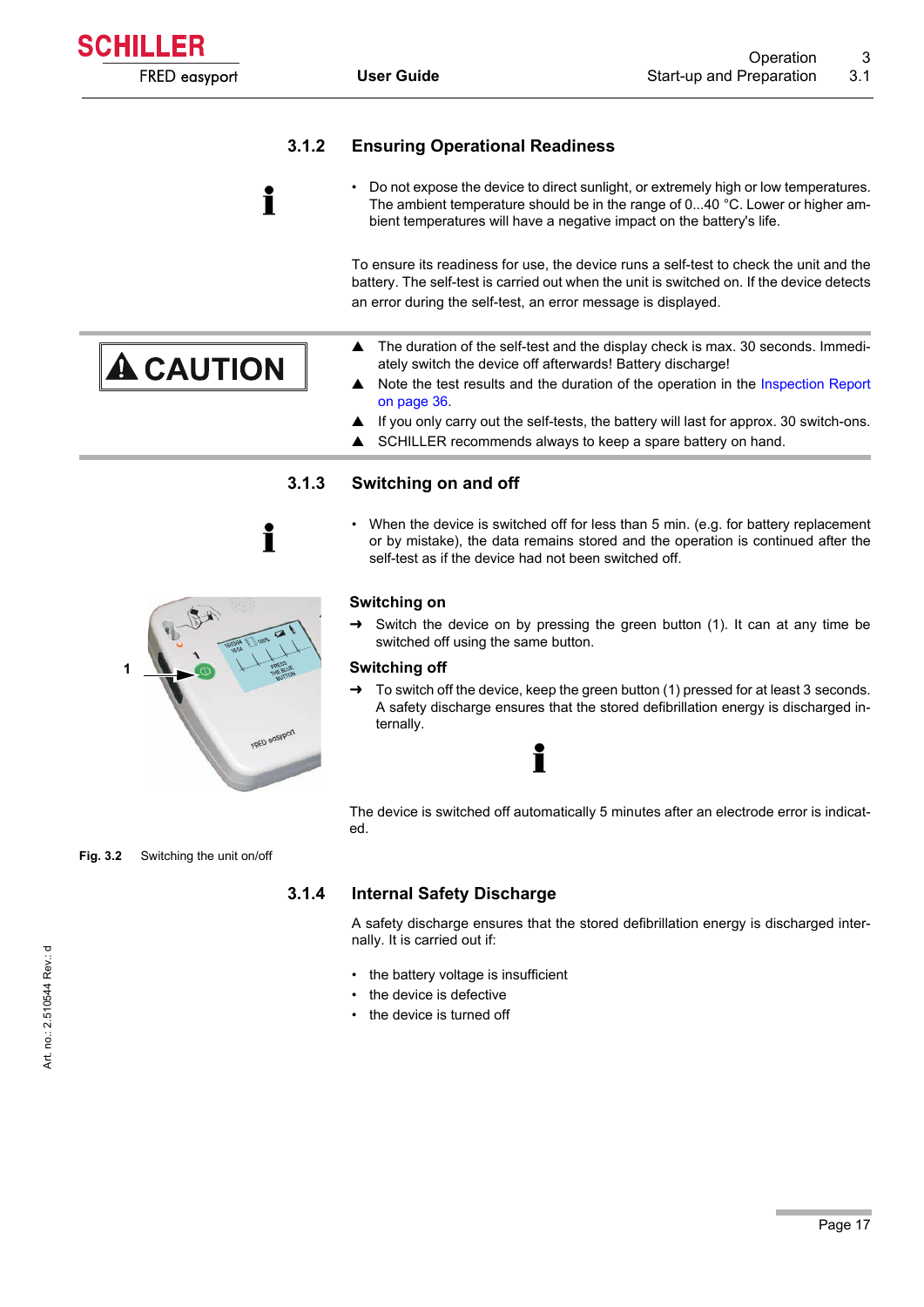# <span id="page-19-3"></span>**4 Defibrillating**

### <span id="page-19-5"></span>**4.1 General Application Guidelines**

Observe the following guidelines to ensure successful and safe defibrillation. Otherwise the lives of the patient, the user and bystanders are in danger.

- The patient must:
	- **not** come into contact with other persons during defibrillation.
- **not** come into contact with metal parts, e.g. bed or litter, or be positioned on wet ground (rain, accident in swimming pool), to prevent unwanted pathways for the defibrillation current, which may endanger the assistants.
- Do not allow the defibrillation electrodes to come into contact with other electrodes or metal parts which are in contact with the patient.
- The patient's chest must be dry, as moisture causes unwanted pathways for the defibrillation current. For safety, wipe off flammable skin cleansing agents.
- Owing to the high currents, there is a risk of skin burns at the site of the electrodes. This is why the electrodes must not be placed on or above: – the sternum, clavicle or mamillas
- $\blacktriangle$  Immediately prior to the shock, the heart massage (CPR) and artificial respiration must be stopped and bystanders must be warned.
- Defibrillating a patient with an implanted pacemaker is likely to impair the pacemaker function or cause damage to the pacemaker. For this reason, do not apply the defibrillation electrodes in the vicinity of the pacemaker, have an external pacemaker at hand, and check the implanted pacemaker for proper functioning as soon as possible after the shock.

### **4.2 Additional Safety Notes**

<span id="page-19-4"></span>In addition to the guidelines set forth in section [4.1](#page-19-1), the following rules must be observed when using an AED, as failure to do so may compromise the success of the defibrillation or endanger the patient's life.

# <span id="page-19-2"></span>AWARNING

- $\blacktriangle$  To ensure correct analysis of the heart rhythm, the patient must lie as still as possible and must not be touched, as this can lead to incorrect analysis results due to artefacts.
- The user must apply the ABCD procedure (BLS algorithm) to determine if the AED may be used.
- If, in the course of treatment, a patient spontaneously regains consciousness, a defibrillation shock that may have been advised just before must not be delivered.
- If the ECG signal changes such that the shock is not recommended, the shock delivery is automatically blocked in the AED mode.

<span id="page-19-1"></span><span id="page-19-0"></span>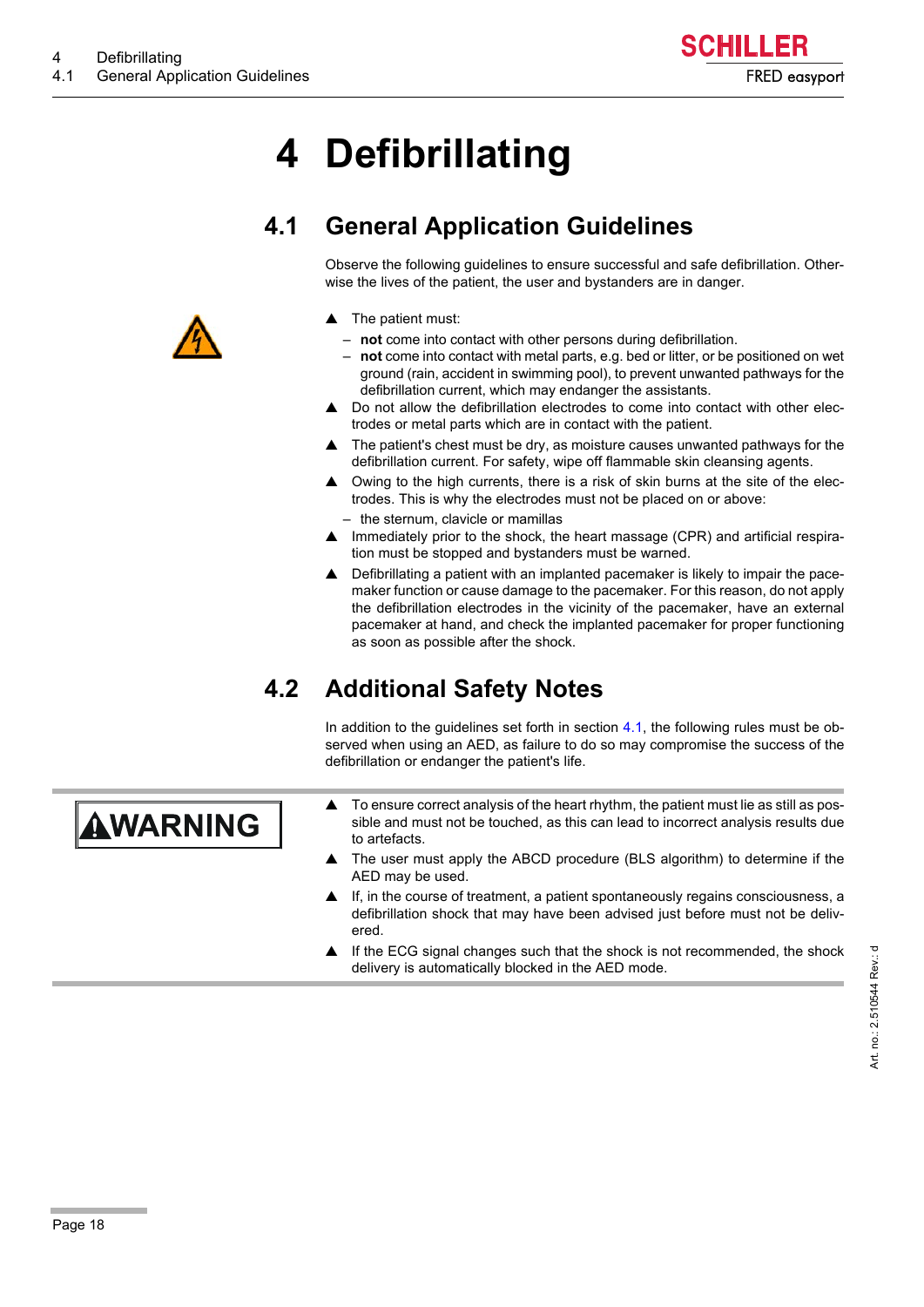### <span id="page-20-4"></span>**4.3 Applying the Pads**

<span id="page-20-0"></span>

FRED easyport

**SCHILLER** 

- ▲ Use the defibrillation electrode pads only up to the indicated expiration date. Please note that the indicated expiration date only applies if the vacuum pack is intact.
- $\blacktriangle$  The pads are pre-gelled, so there is no need to use extra contact agent.
- <span id="page-20-3"></span>▲ Do **not** reuse the pads.

#### **4.3.1 Adult and Paediatric Electrodes**

<span id="page-20-1"></span>**Large electrodes** The large electrodes are to be used for adults and children from 25 kg body weight.

<span id="page-20-2"></span>**Small electrodes** The small electrodes are intended for children with a body weight under 25 kg.

### **4.3.2 Applying the Electrodes**

- $\triangle$  Good contact between the skin and the adhesive electrodes must be ensured. Suntan oil, sand or salt reduce the adhesive quality.
- $\blacktriangle$  The applied pads must have good contact with the patient's skin, and air bubbles under the pads must be avoided. To do so, stick on one end of the pad, then smooth it out to the other end.
- 1. Clean and dry the application points for the electrodes (see Fig. 4.1). Only clean the skin by vigorously rubbing it with a dry cloth.
- 2. Apply one electrode above the right nipple. Do not apply it on the clavicle (uneven).
- 3. Apply the other electrode slantwise below the left breast as illustrated in Fig. 4.1.
- 4. Make sure that the connections are positioned on the outside so they do not hinder heart massage (CPR).



AWARNING

Fig. 4.1 Electrode application points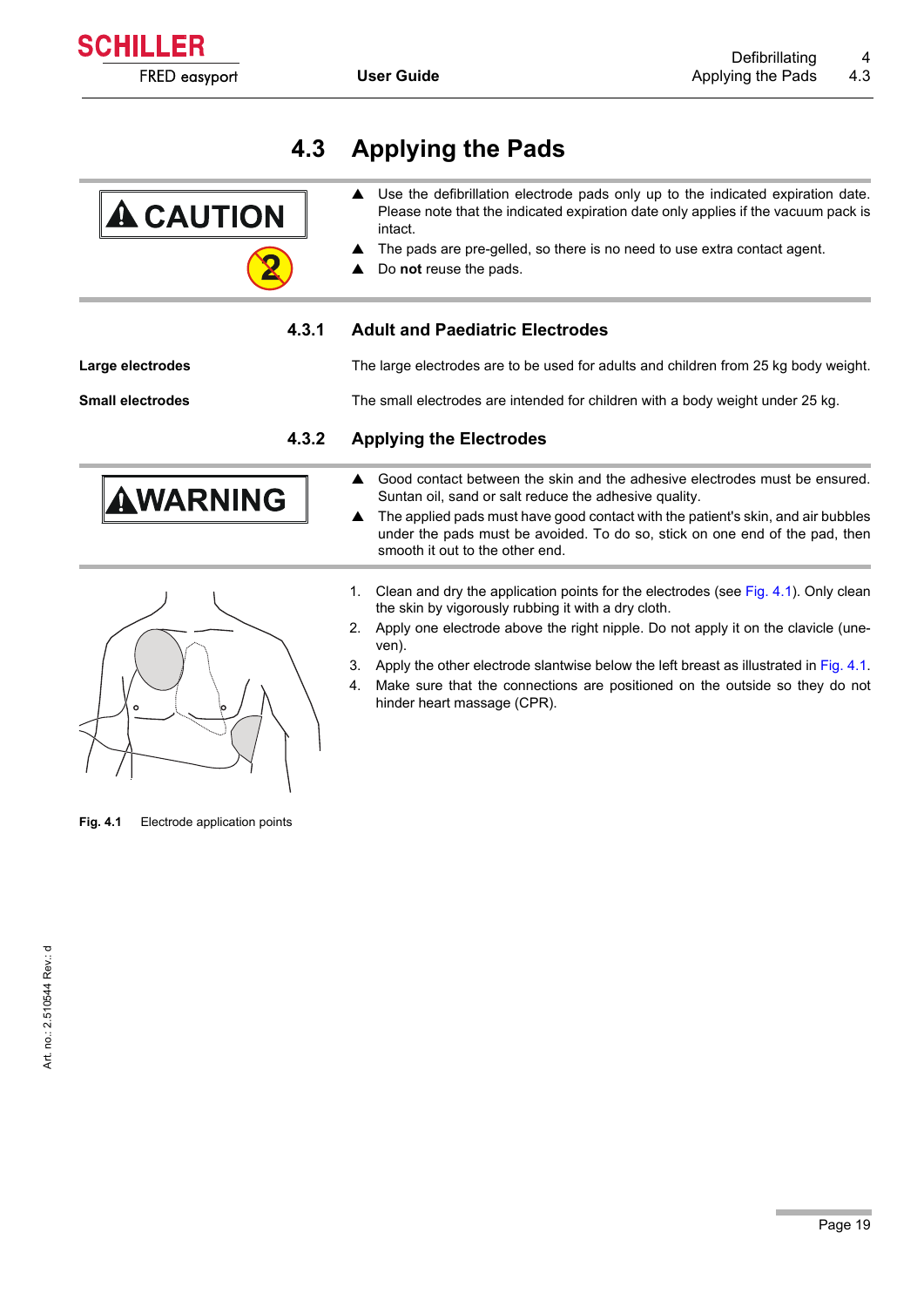

#### **4.3.3 Checking the Electrodes**

<span id="page-21-0"></span>

<span id="page-21-1"></span>If the resistance between the skin and an electrode should be too high, a message is displayed and the yellow electrode LED (A) (fig. 4.2) remains lit. Proceed as follows:

- 1. Alternately press down firmly on the defibrillation pads and check when the message disappears. Carefully press that pad onto the patient's skin once again. If the message does not disappear,
- 2. remove both defibrillation electrodes
- 3. wipe rests of contact agent off with a cloth
- 4. Shave both application areas to remove the uppermost layer of skin.
- 5. apply new defibrillation pads to these points

**Fig. 4.2** Electrode LED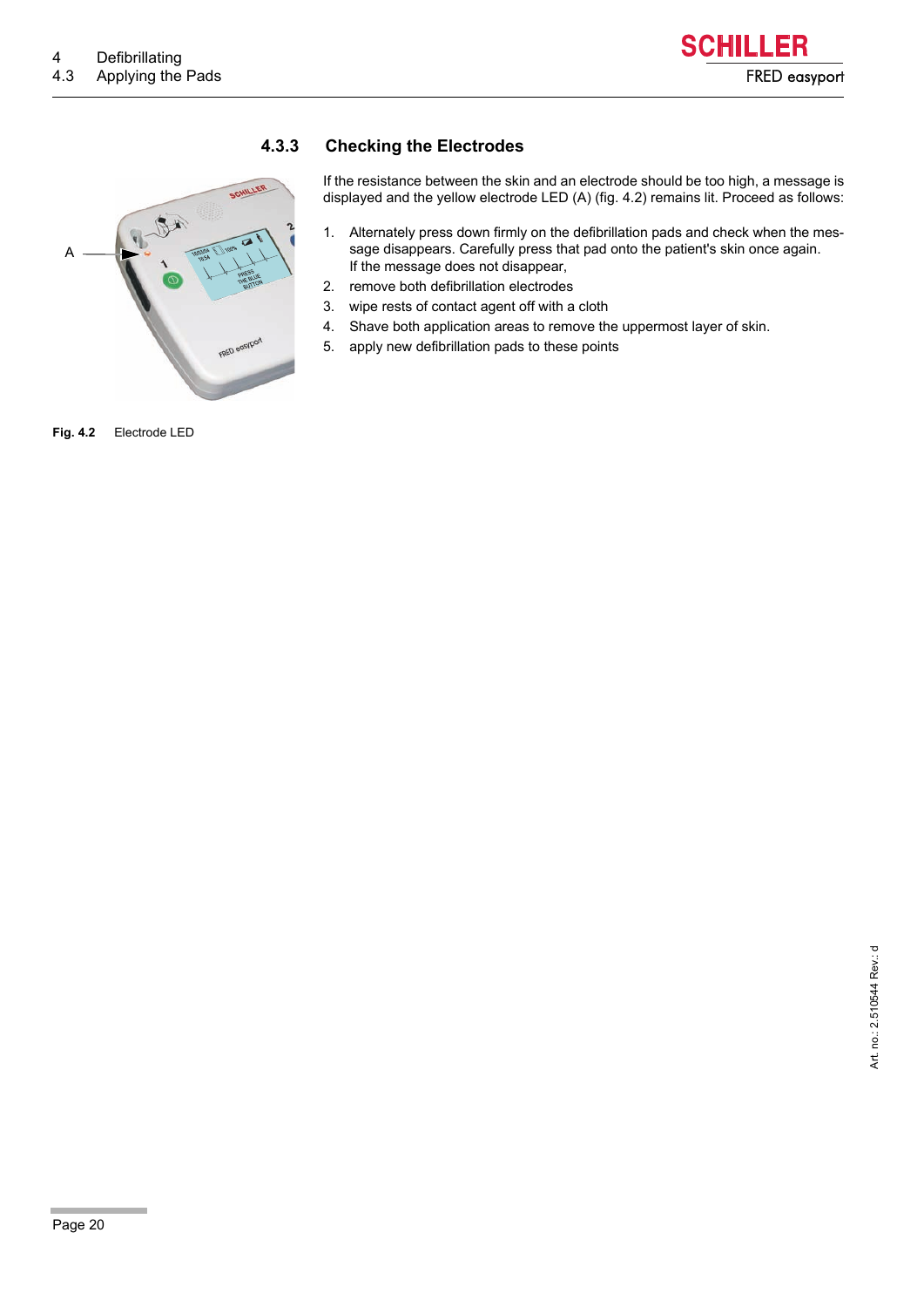### **4.4 Defibrillation Procedure**

<span id="page-22-3"></span>When the device is switched on, it gives spoken and displayed instructions up to the defibrillation. Exactly follow the instructions.

### <span id="page-22-4"></span>**Step 1 Switching on and preparing the device**

- 1. Switch the device on by pressing the green button (1).
- 2. Check the state of the patient. See ABCD, section [2.6](#page-16-0).
- 3. You are prompted to continue the resuscitation and to stick on the electrodes.
- 4. Stick on the defibrillation electrodes as shown in Fig. 4.1.
- 5. Connect the electrode cable to the unit. (See Fig. 4.3.) The yellow electrode indicator LED will go out as soon as the device is able to identify an acceptable electrode resistance. If the LED is not switched off, see section [4.3.3](#page-21-0).

**Fig. 4.3** Switch unit on

Electrode cable port

**SCHILLER** 

FRED e

**LED 1**

<span id="page-22-0"></span>FRED easyport

**SCHILLER** 

## <span id="page-22-5"></span><span id="page-22-2"></span>**Step 2 Analysis**



- <span id="page-22-1"></span>6. You are prompted to start the analysis.
- 7. Press blue button (2). You are prompted to stay clear of the patient.

If the device detects ventricular fibrillation or ventricular tachycardia with a heart rate exceeding 180 beats/min., Step 3 follows; otherwise continue with Step 4, Cardiopulmonary resuscitation.

**Fig. 4.4** Analysis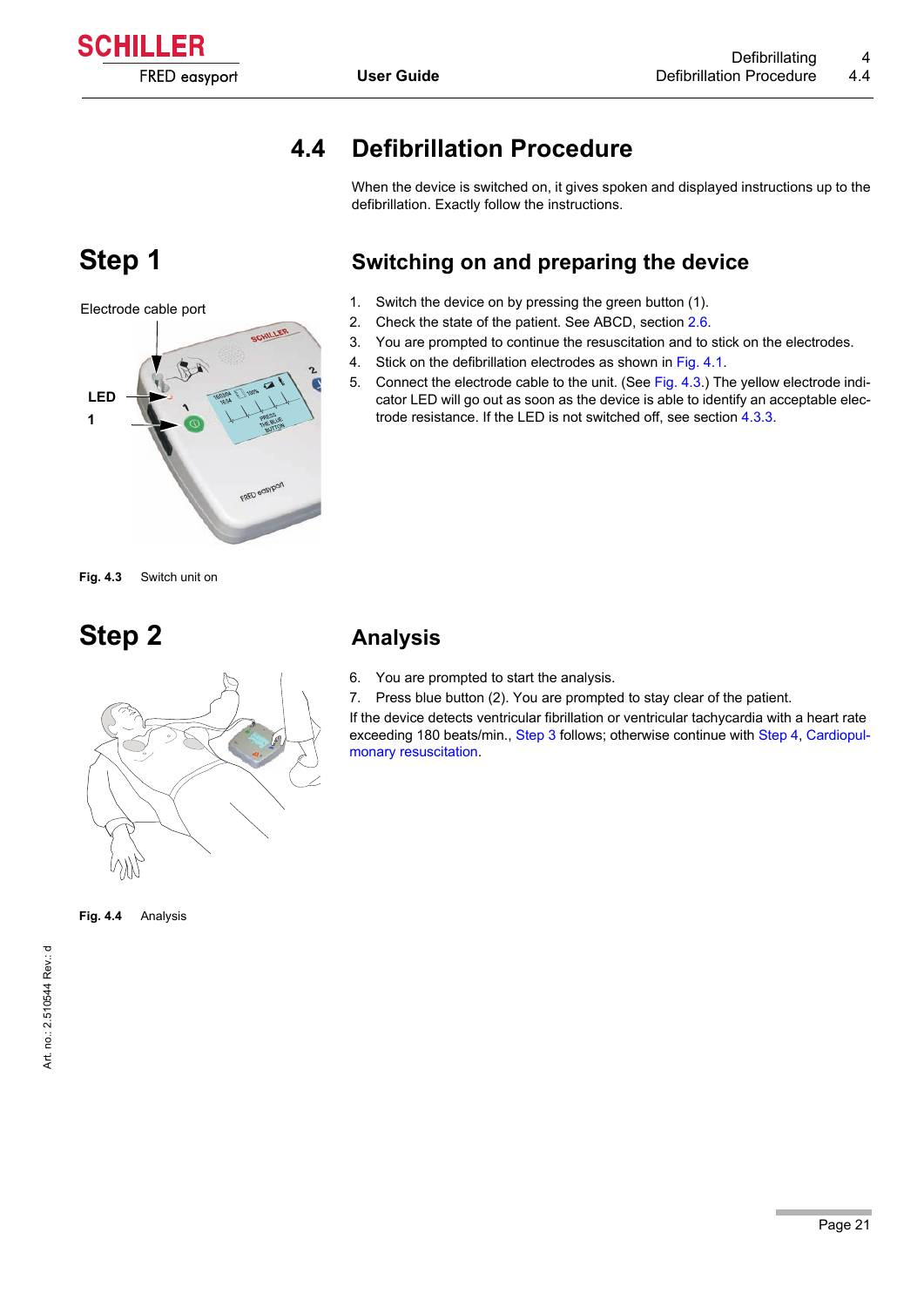

### <span id="page-23-0"></span>**Step 3 Shock delivery**

As soon as the energy for a shock is charged, the device prompts the user to deliver the shock by pressing button 3.

- ▲ Danger of electric shock!
- Do not, under any circumstances, touch the patient during shock delivery.
- Make sure that the patient does not touch any conducting objects.



After the shock, the device immediately instructs you to continue with **step 4** – CPR.

<span id="page-23-1"></span>

### **Step 4 Cardiopulmonary resuscitation**

9. Carry out cardiopulmonary resuscitation. Alternate between 30 chest compres-sions and 2 breaths for 2 minutes. After 2 minutes, the device restarts with [Step](#page-22-2) [2,](#page-22-2) [Analysis](#page-22-1).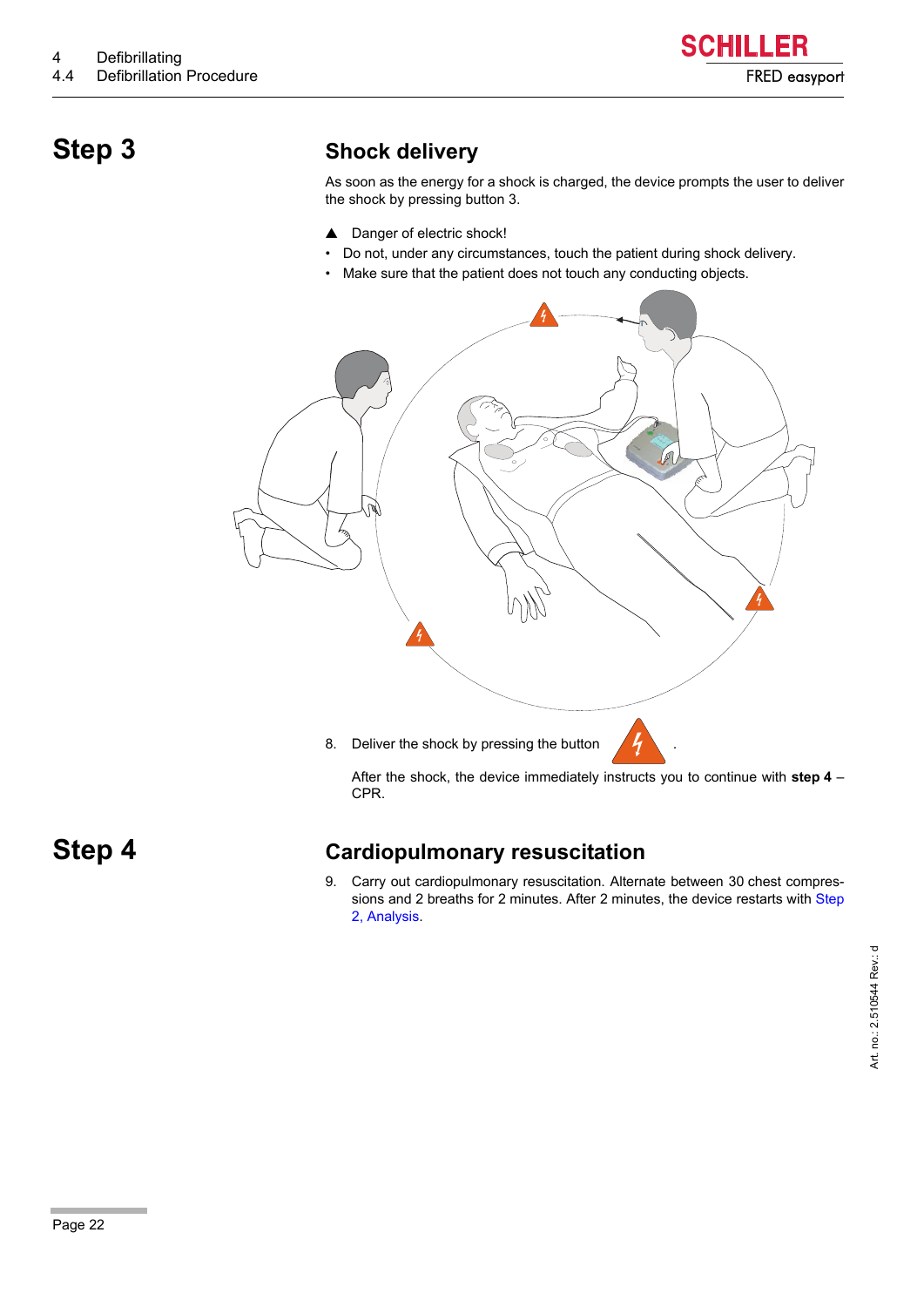### **4.5 Defibrillation in Manual Mode**

The FRED easyport version including the manual option is clearly labelled with a red foil. If the user does not activate the manual mode during switch on, the unit will run in the semi-automatic mode. The defibrillation will then be carried out as described in section [4.4](#page-22-0).

- $\triangle$  Danger to the patient! The device must only be switched over to the manual mode by the physician.
- It is very important that the quidelines and safety notes in sections  $4.1$  and  $4.2$ be observed.
- The manual operational mode must never be used by non-medical staff if the local law exclusively allows semi-automatic defibrillators for this user group. However, there are countries where rescue teams and medical supervision staff request the switch-over option from the semi-automatic to the manual mode on the push of a button. In this case, it is necessary to agree an individual procedure with the rescue staff. This procedure must follow the AHA or ERC protocols or the local legal requirements. Further more, the rescue organisation must ensure that
	- the specified algorithms are kept
	- the staff is trained in the procedure

#### **Switching over to Manual/Semi-Automatic Mode**

- The device cannot be switched over to the manual mode during the defibrillation process (analysis, charging, shock release).
- To operate the FRED easyport in semi-automatic mode again, it must be shut off and remain off for at least 5 minutes.
- 1. Switch the device on by pressing the green button (1).
- 2. Simultaneously press the blue (2) and the orange (3) buttons. The message "CONFIRM MANUAL MODE" is displayed.
- 3. Within 5 seconds, again press the blue (2) and the orange buttons (3).

The following is displayed:

- The ECG curve
- $-$  The selected energy (according to the factory settings  $-$  see page [12](#page-13-4))
- Prompt to press the green button to charge the energy

#### **Charging the Energy**

 $\rightarrow$  Press blue button (2).

The following is displayed:

- Energy charging progress
- As soon as the set energy is reached, the orange button (3) is lit
- Prompt to release the shock



Art. no.: 2.510544 Rev.: d

Art. no.: 2.510544 Rev.: d





<span id="page-24-0"></span>

AWARNING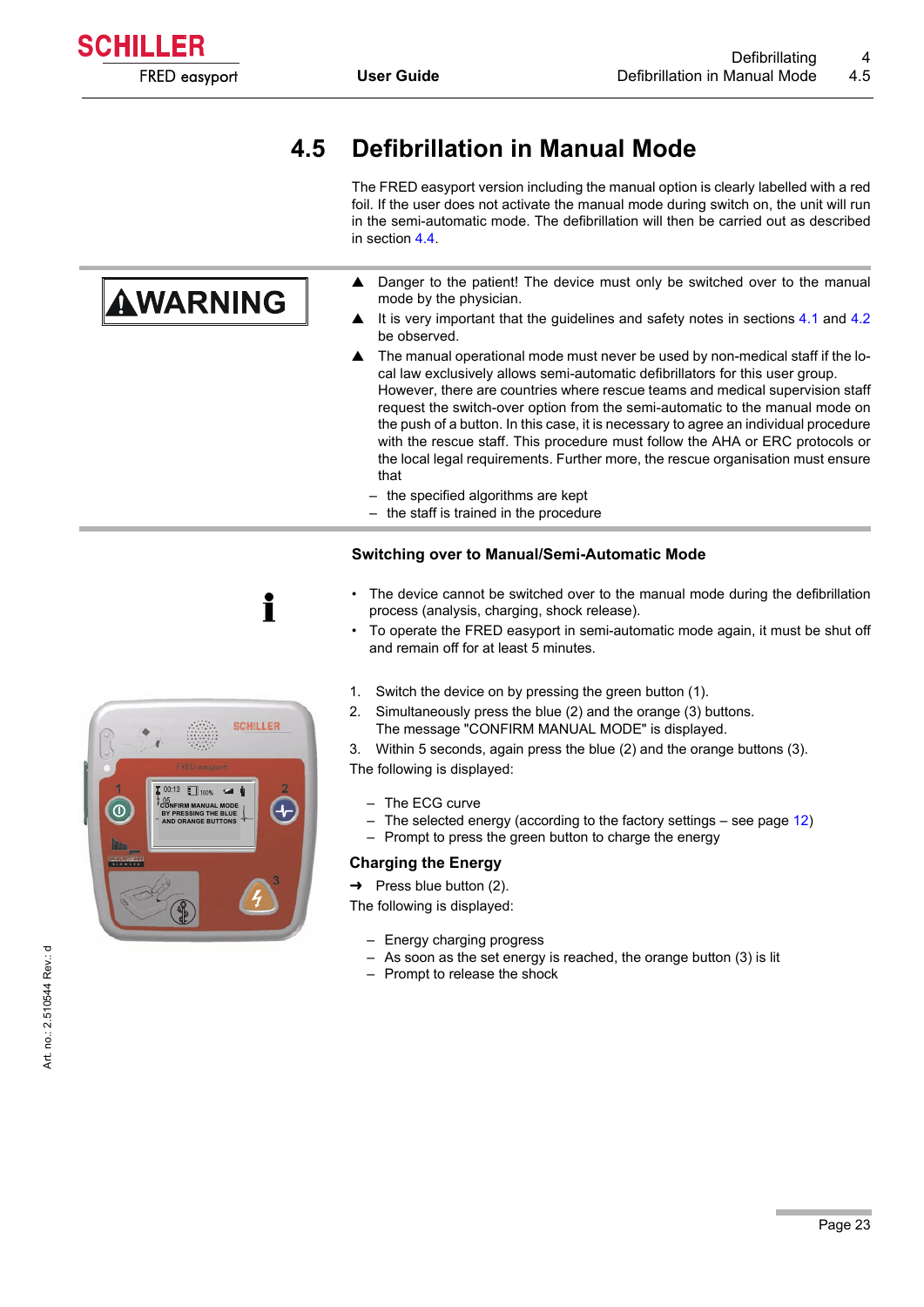#### **Shock Delivery in Manual Mode**



– Do not, under any circumstances, touch the patient during shock delivery.

FRED easyport

**SCHILLER** 

– Make sure that the patient does not touch any conducting objects.



If the shock is not released within 20 seconds, an internal safety discharge is initiated.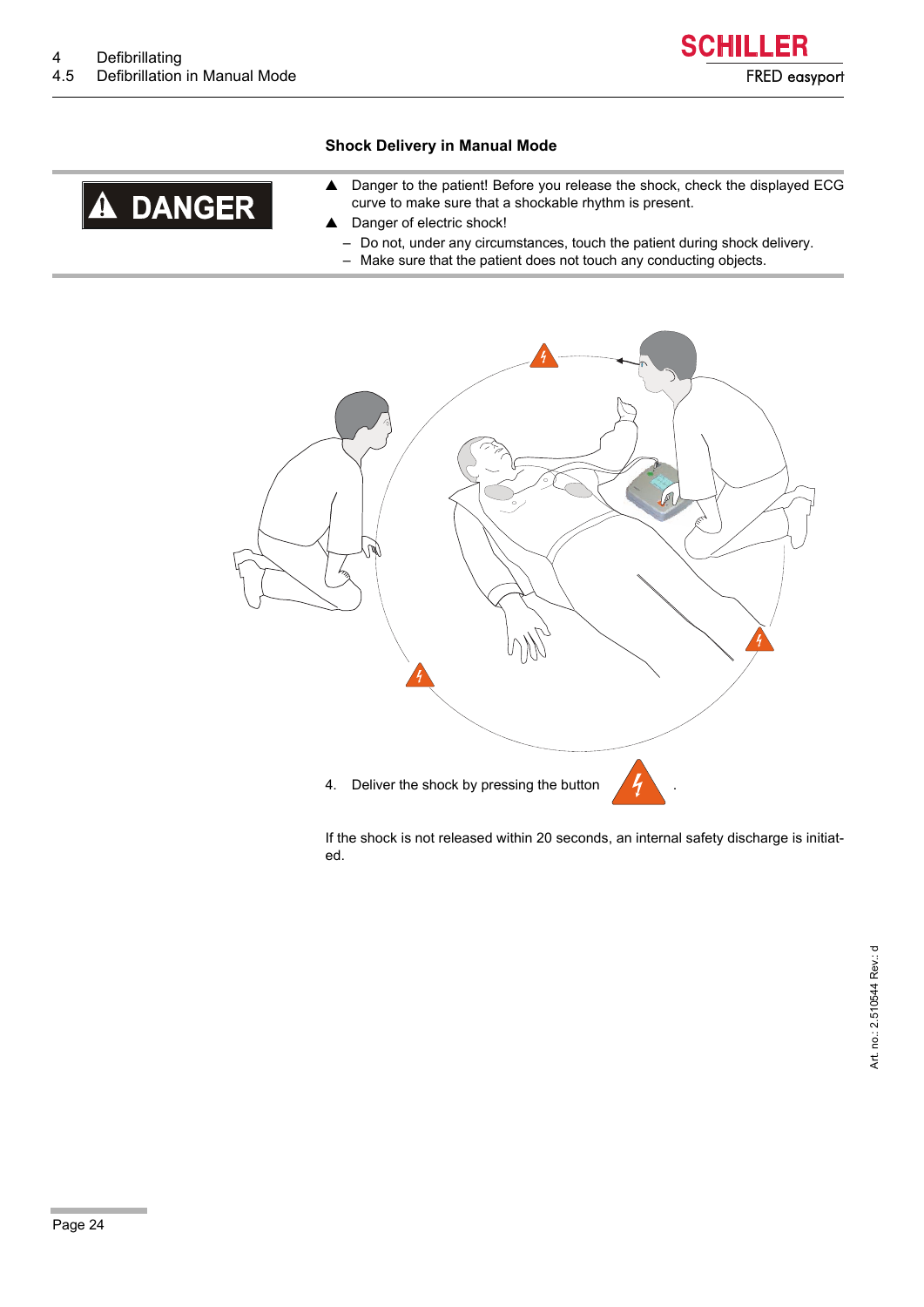<span id="page-26-0"></span>

#### **4.5.1 Finishing the Therapy**

- <span id="page-26-1"></span>1. Switch the device off as soon as the therapy is finished (keep the button pressed for approx. 3 seconds ).
- 2. Disconnect the plug of the electrode line.
- 3. Carefully pull the electrodes off the patient's skin.
- 4. Discard the disposable pads immediately after use to prevent their reuse (hospital waste).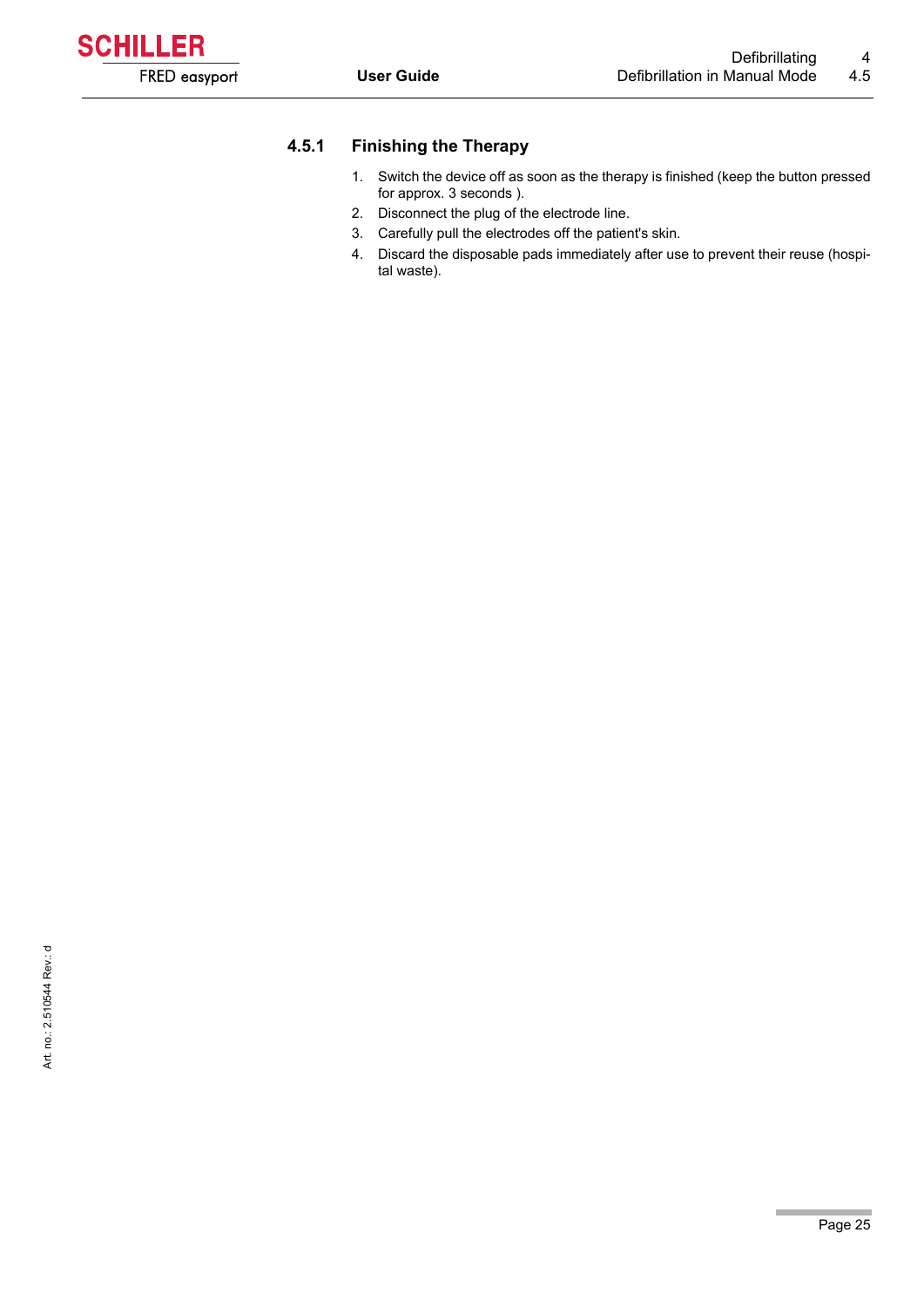

# <span id="page-27-0"></span>**5 Documentation of an Intervention**

To document an intervention using the unit, the following data can be recorded using the memory card:

- $\cdot$  % hour of ECG
- 500 events with date and time of intervention with the following data:
	- Power on
	- Start of analysis
	- Analysis result
	- Charging of the defibrillator
	- Defibrillation shock
	- Internal discharge
	- Electrode alarm
- <span id="page-27-2"></span>– "Battery low" alarm The memory card is evaluated on a PC using the SAED READER software.

### **5.1 Inserting the Memory Card**

# <span id="page-27-1"></span>AWARNING

1 card 2 00:13 100%



1. Open the plastic cover (1).

**SCHILLER** 

2. Insert the memory card (2) with the shaped indent facing upward.

plastic cover. This is to prevent moisture in the device.

3. Carefully close the plastic cover.

When the memory card is full, the symbol  $\equiv \top$  (3) flashes.

Make sure that you only insert the card with the device turned off and in the way shown in Fig. 5.1 (shaped intend (2) facing upward). Otherwise, the card will not be

 $\blacktriangle$  Equipment damage! The memory card slot must always be covered with the

 $\triangle$  The functioning of the device can only be guaranteed with an SD card from

detected by the device and the symbol  $\boxed{\mathbb{T}}$  is not displayed.

After inserting the card, close the plastic cover again.



If the flashing  $\mathbb{K}\$  symbol is displayed even though the card is inserted, check if the card is intended by SCHILLER for this device. Incorrect or defective cards can impair the unit's operation! (See section [Error Detection](#page-31-0) [6.3.](#page-31-0))

**Fig. 5.1** Memory card inserted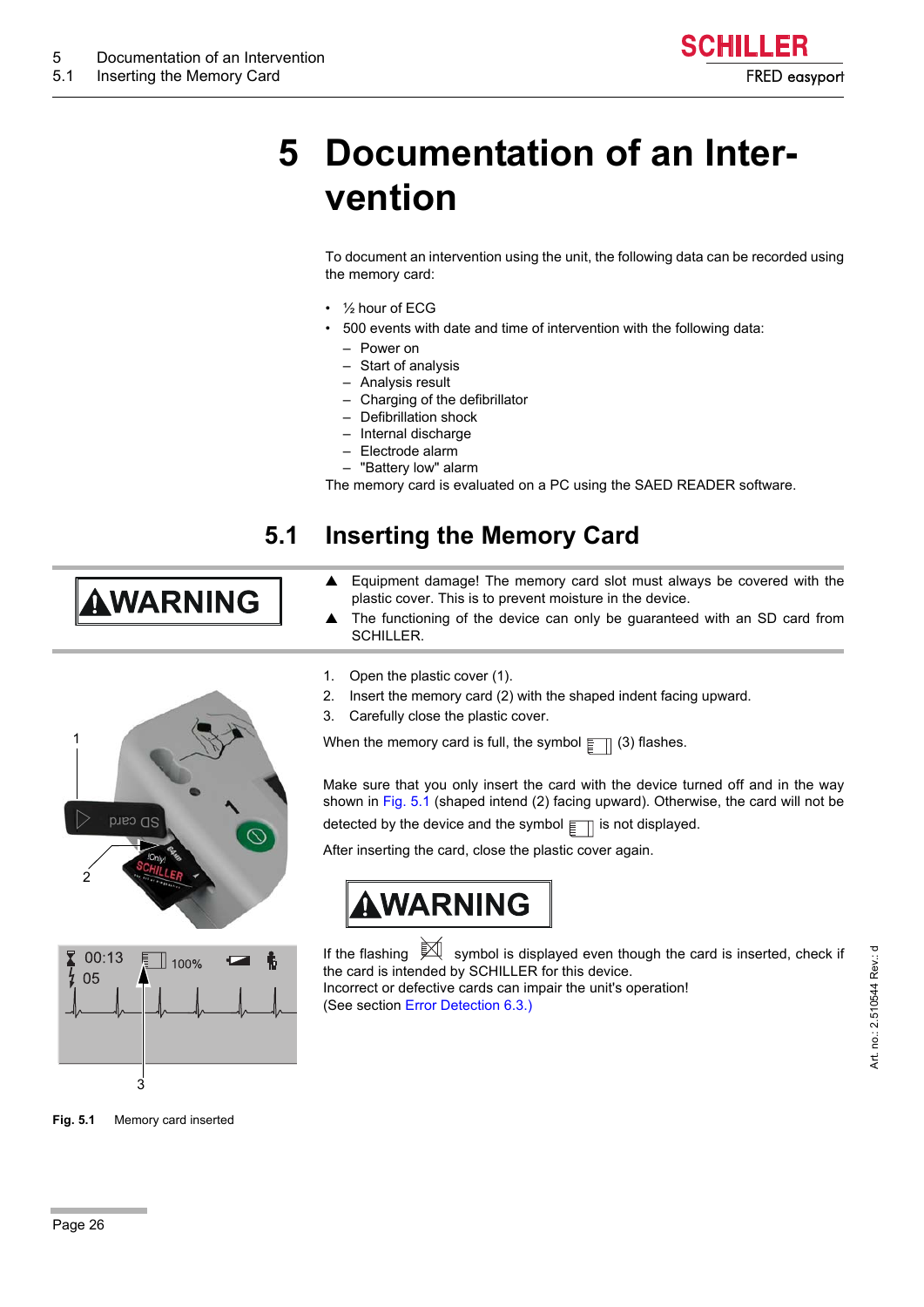<span id="page-28-1"></span><span id="page-28-0"></span>

# **6 Maintenance**

### <span id="page-28-5"></span>**6.1 Maintenance Intervals**

#### **Note**

i

The unit must be serviced on a regular basis. The test results must be recorded and compared to the values in the accompanying documents.

The following table indicates the intervals and responsibilities of the maintenance work required.

| <b>Interval</b> | <b>Maintenance</b>                                                                                                     |   | <b>Responsible</b>                             |
|-----------------|------------------------------------------------------------------------------------------------------------------------|---|------------------------------------------------|
| Before each use | Visual inspection of the device and electrodes<br>٠                                                                    | → | User                                           |
| <b>Monthly</b>  | • Visual inspection of the device and electrodes<br>• Check of the electrodes' expiration date                         |   | User <sup>1</sup>                              |
| Every 4 months  | • Functional tests according to the instructions (see page 36, 8.4 In- $\rightarrow$ User<br>spection Report)          |   |                                                |
| Every 4 years   | • All measurement inspections and calibration according to the instruc- $\rightarrow$<br>tions in the service handbook |   | Service staff authorised by<br><b>SCHILLER</b> |
| Every 5 years   | • Replacement of the battery in the device and check of the spare bat-<br>tery's expiration date                       |   | User                                           |

#### <span id="page-28-2"></span>**6.1.1 Visual Unit Check**

Inspect the device and electrodes for the following:

- $\rightarrow$  Device casing not deformed?
- $\rightarrow$  Electrode connection undamaged?
- $\rightarrow$  Expiration date indicated on the electrode package
- $\rightarrow$  Expiration dates of the battery and spare battery

<span id="page-28-4"></span>Defective units or damaged cables must be replaced immediately.

#### **6.1.2 Functional Test**

<span id="page-28-6"></span> $\rightarrow$  Switch the device on and carry out a self-test.

<span id="page-28-3"></span>

- ▲ The duration of the self-test and the display check is max. 30 seconds. Immediately switch the device off afterwards! Battery discharge!
- $\triangle$  Note the test results and the duration of the operation in the [Inspection Report](#page-37-0) on page [36.](#page-37-0)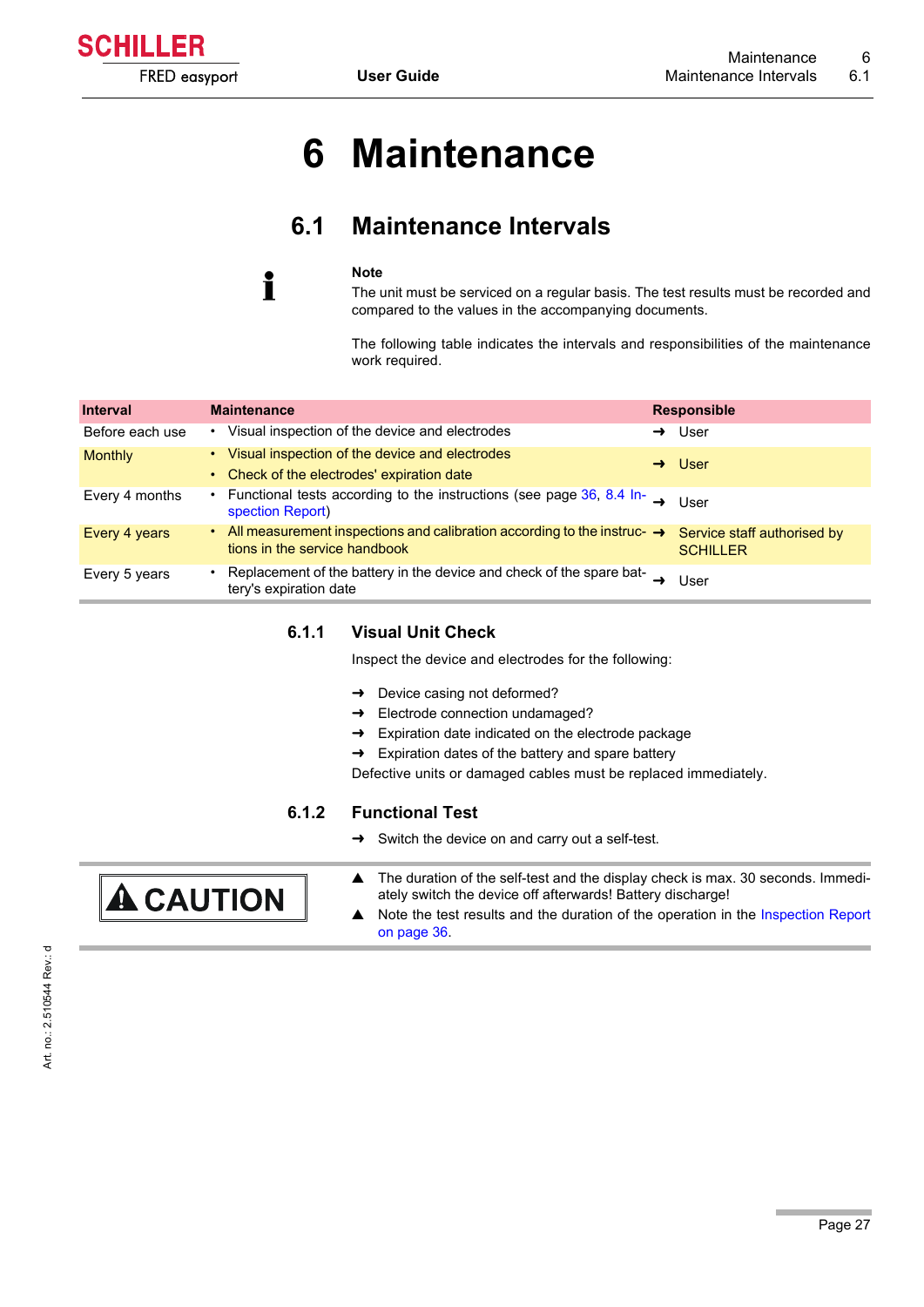## **6.1.3 Maintenance Interval for the Battery**

<span id="page-29-0"></span>

#### <span id="page-29-4"></span>**Important**

- The battery is maintenance free during its normal life.
- The battery must be replaced after 5 years, regardless of whether or not the unit has been used.
- When you demonstrate the device to other users, the battery's life is reduced by the number of switch-ons and the duration of the operation (see battery capacity on page [32](#page-33-1)). To ensure the device's readiness for use, the battery must be replaced by a new, non-expired battery.

#### **6.1.4 Battery Disposal**

refuse.

SCHILLER.

# <span id="page-29-2"></span><span id="page-29-1"></span>AWARNING



The battery is to be disposed of in municipally approved areas or sent back to

<span id="page-29-3"></span>▲ Danger of explosion! Battery may not be burned or disposed of with domestic

#### **6.1.5 Disposal at the End of the Device's Useful Life**

▲ Danger of acid burns! Do not open or heat up the battery.



This unit must be disposed of in a municipally approved collection point or recycling centre when no longer used.

If no such collection point or recycling centre is available, you can return the unit to your distributor or the manufacturer for proper disposal. In this way, you contribute to the recycling and other forms of utilisation of old electrical and electronic equipment.

Improper disposal harms the environment and human health due to the presence of dangerous substances in electrical and electronic equipment.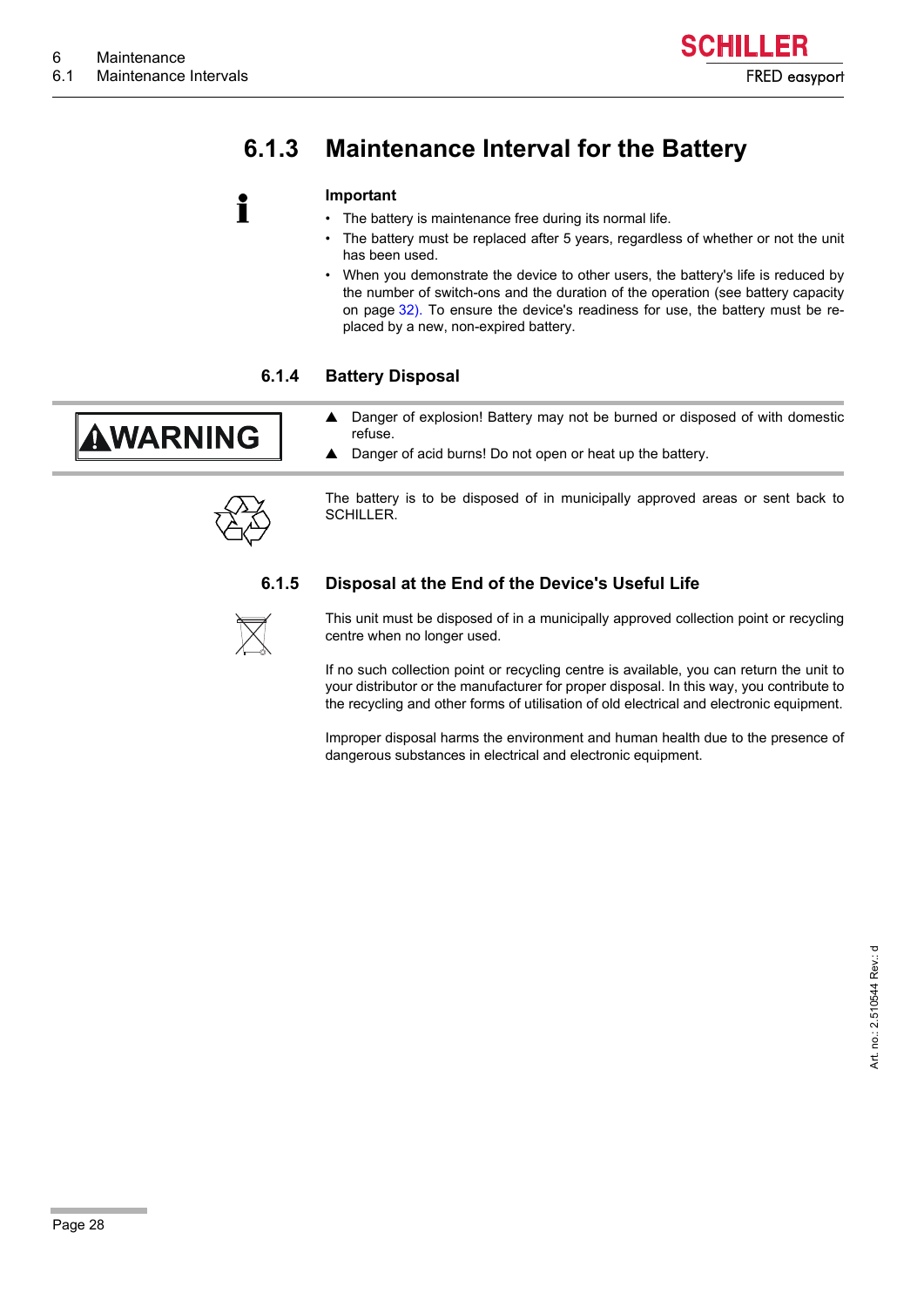### <span id="page-30-4"></span>**6.2 Cleaning**

FRED easyport

**SCHILLER** 

<span id="page-30-1"></span><span id="page-30-0"></span>j.

#### **6.2.1 Cleaning the Casing**

<span id="page-30-2"></span>

| <b>AWARNING</b> | Switch the unit off before cleaning and remove the battery. Do not, under any<br>circumstances, immerse the apparatus into a cleaning liquid or sterilise with hot<br>water, steam, or air.<br>Do not use any phenol-based agents or peroxide compounds for cleaning. |
|-----------------|-----------------------------------------------------------------------------------------------------------------------------------------------------------------------------------------------------------------------------------------------------------------------|
|                 | Wipe the unit's casing with a tissue dampened in a cleaning or disinfection solu-                                                                                                                                                                                     |
|                 | tion (70% alcohol). Make sure that no liquid enters the unit.                                                                                                                                                                                                         |
| 6.2.2           | <b>Accessories and Disposables</b>                                                                                                                                                                                                                                    |
| <b>WARNING</b>  | Always use SCHILLER replacement parts and disposables, or products ap-<br>proved by SCHILLER. Failure to do so may endanger life and invalidate the<br>quarantee.                                                                                                     |
|                 | Your local representative stocks all the disposables and accessories available for the                                                                                                                                                                                |

<span id="page-30-3"></span>Your local representative stocks all the disposables and accessories available for the FRED easyport. A full list of all SCHILLER representatives can be found on the SCHILLER website (www.schiller.ch). In case of difficulty, contact our head office in Switzerland. Our staff will be pleased to help process your order or to provide any details for all SCHILLER products.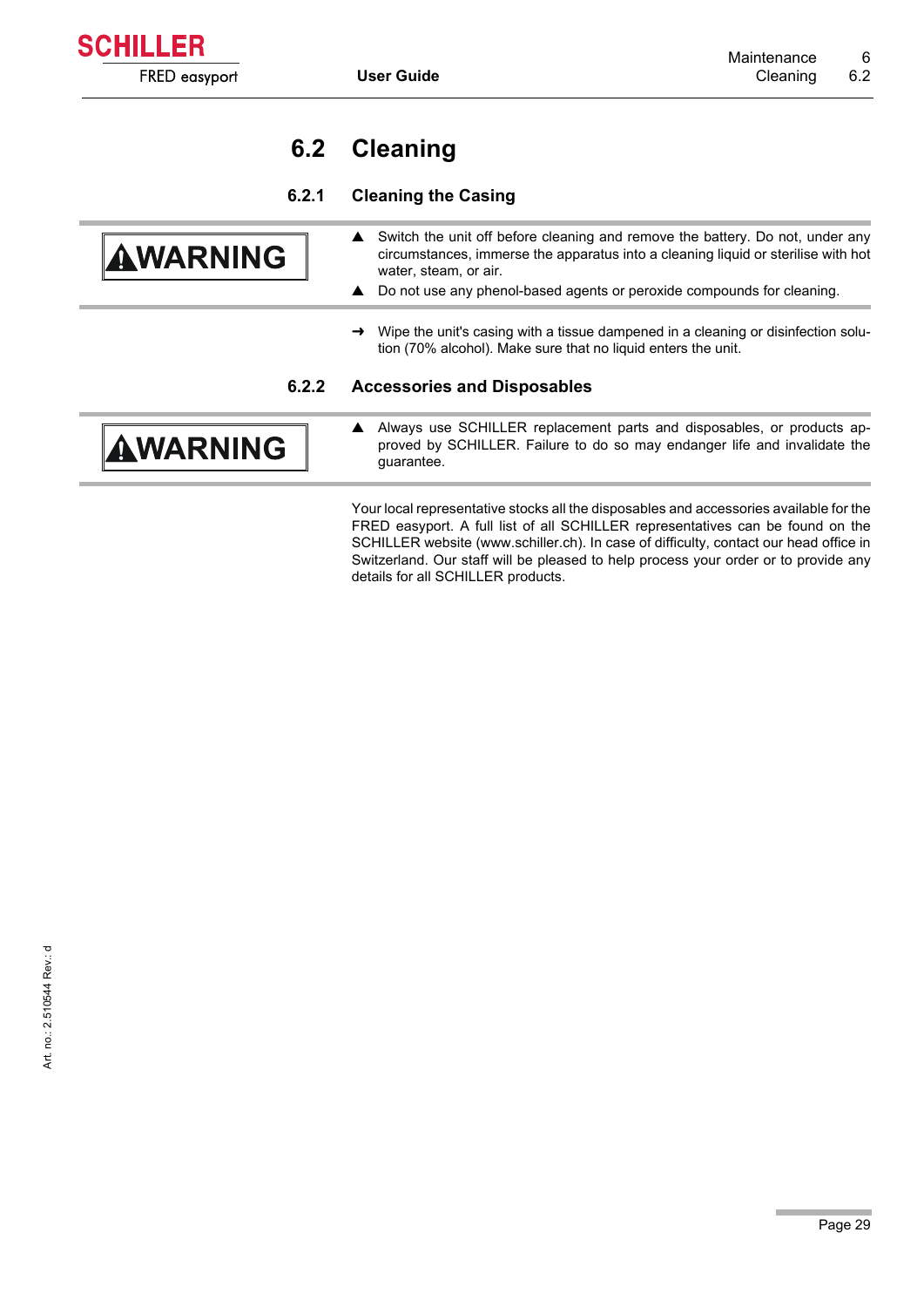

### <span id="page-31-2"></span>**6.3 Error Detection**

<span id="page-31-3"></span><span id="page-31-1"></span><span id="page-31-0"></span>

| <b>Error</b>                                                               | <b>Cause</b>                                                                                                   |               | <b>Remedy</b>                                                                                                                       |
|----------------------------------------------------------------------------|----------------------------------------------------------------------------------------------------------------|---------------|-------------------------------------------------------------------------------------------------------------------------------------|
| Display is not lit when the $\cdot$<br>unit is switched on                 | Battery not inserted correctly or<br>defective                                                                 |               | $\rightarrow$ Insert battery correctly or replace it                                                                                |
|                                                                            | Device defective                                                                                               |               | Replace device                                                                                                                      |
| Yellow electrode LED is lit                                                | • Electrode cable not plugged in<br>Electrode-to-skin contact imped-<br>ance too high because of:              |               | Plug in electrode cable                                                                                                             |
|                                                                            | - old electrodes (expiration date) $\rightarrow$<br>$-$ incorrect application of elec- $\rightarrow$<br>trodes |               | Replace electrodes<br>Apply electrodes according to the instructions in<br>section 4.3.2                                            |
|                                                                            | Device defective                                                                                               |               | Replace device                                                                                                                      |
| trodes                                                                     | Message: Check the elec- • Short-circuit between the elec-<br>trodes                                           | $\rightarrow$ | Apply electrodes according to the instructions in<br>section 4.3.2                                                                  |
|                                                                            | Device defective                                                                                               | $\rightarrow$ | Replace device                                                                                                                      |
| off                                                                        | Device cannot be switched • Green button pressed for less<br>than 3 seconds                                    |               | Keep the green button pressed for at least 3 seconds                                                                                |
|                                                                            | Device defective                                                                                               |               | Replace device                                                                                                                      |
| No analysis                                                                | • ECG signal too weak                                                                                          |               | $\rightarrow$ Perform cardiac massage again                                                                                         |
|                                                                            | ECG signal interference through<br>electromagnetic waves                                                       | $\rightarrow$ | Turn off source of signal interference, e.g. radio equip-<br>ment or cell phone, or move patient outside field of inter-<br>ference |
|                                                                            | Patient moved or touched during<br>analysis                                                                    | $\rightarrow$ | Do not move or touch patient during analysis                                                                                        |
|                                                                            | Device defective                                                                                               |               | Replace device                                                                                                                      |
| Unable to deliver shock                                                    | Battery too low<br>$\bullet$ .                                                                                 | $\rightarrow$ | Change battery                                                                                                                      |
|                                                                            | Electrode error caused by resus- $\rightarrow$ Reapply electrodes<br>citation measures                         |               |                                                                                                                                     |
|                                                                            | Heart rhythm has changed                                                                                       |               | $\rightarrow$ Run new analysis                                                                                                      |
|                                                                            | Device defective                                                                                               | $\rightarrow$ | Replace device                                                                                                                      |
| Message "Error xxx"                                                        | • Device defective                                                                                             | $\rightarrow$ | Replace device                                                                                                                      |
| Battery capacity indicator is • Battery almost empty<br>flashing           |                                                                                                                | $\rightarrow$ | <b>Replace battery</b>                                                                                                              |
| Symbol $\left[\begin{array}{c} 0 \\ 0 \end{array}\right]$ is not displayed | correctly inserted                                                                                             |               | SCHILLER memory card not/not $\rightarrow$ Switch off device and properly insert memory card                                        |
|                                                                            | The card is defective                                                                                          |               | Replace card by a new SCHILLER card                                                                                                 |
| Symbol $\boxed{\mathbb{M}}$ is flashing                                    | Memory card not detected be-<br>cause inserted with device<br>switched on                                      |               | Switch off and restart device                                                                                                       |
|                                                                            | No SCHILLER SD card used                                                                                       |               | Use SCHILLER card                                                                                                                   |
| Memory card does not save •<br>any data                                    | Memory card defective<br>Device defective                                                                      | →             | Replace memory card<br>Replace device                                                                                               |
| Date and time wrong on $\cdot$<br>memory card                              | Internal watch misadjusted                                                                                     | $\rightarrow$ | Have updated the internal watch by an authorised per-<br>son via data transfer                                                      |
|                                                                            | Device defective<br>$\bullet$                                                                                  |               | $\rightarrow$ Replace device                                                                                                        |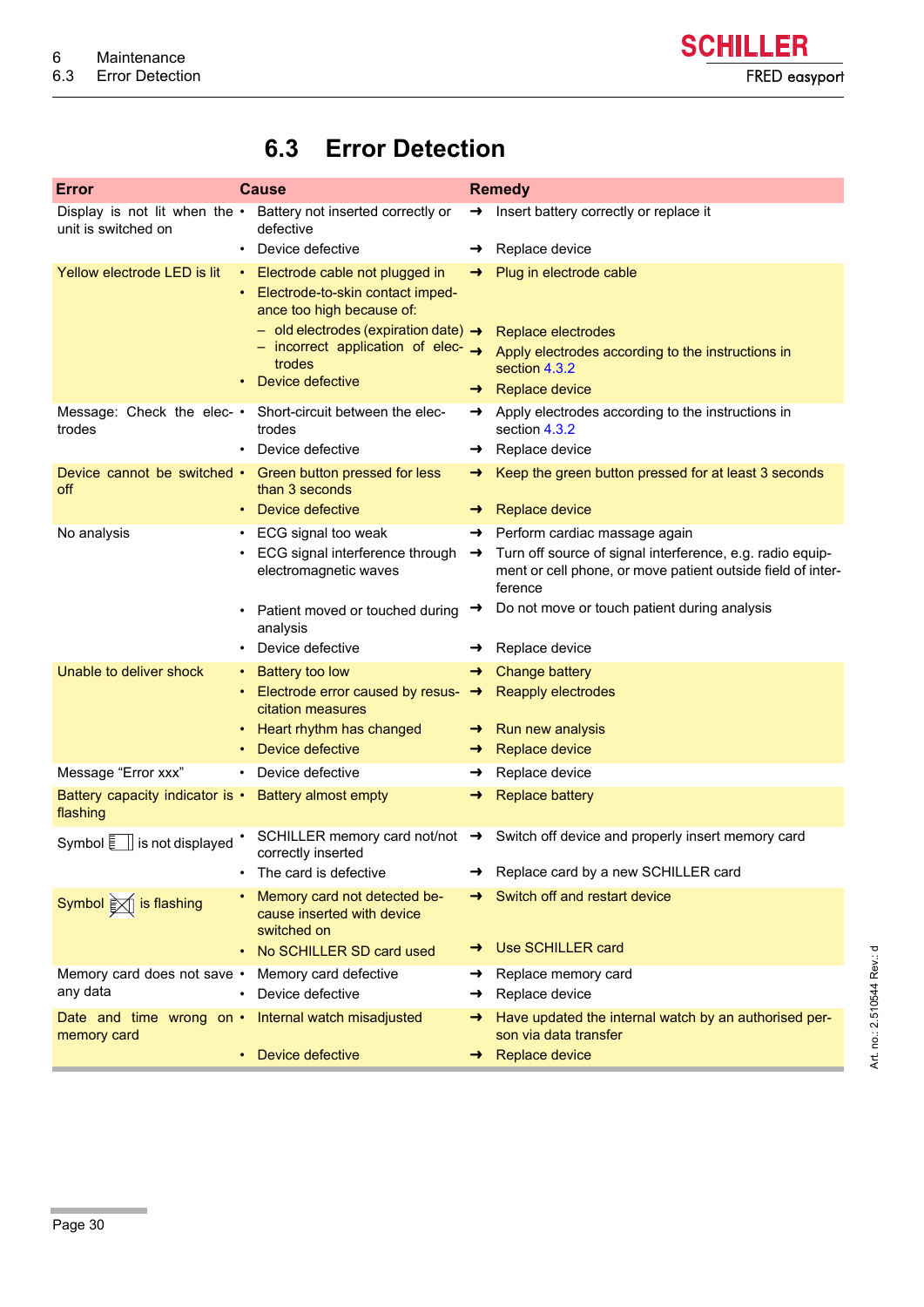#### **6.3.1 Measures to Prevent Electromagnetic Interferences**

<span id="page-32-0"></span>

The device is designed for use in an electromagnetic environment in accordance with IEC/EN 60601-1-2, tables 201, 202 and 204. If the device should nevertheless be disturbed, especially in the vicinity of equipment labelled with the symbol "Non-ionic electromagnetic radiation", check the recommended minimum distance according to IEC/ EN 60101-1-2, table 206. For further details, please refer to the service handbook.

The following table lists devices and their typical frequency ranges and transmitting power and the resulting minimum distances.

| <b>HF</b> source                                                   | <b>Transmitter fre-</b><br>quency<br>[MHz] | <b>Power P</b><br><b>IWI</b> | Distance d<br>[m] |
|--------------------------------------------------------------------|--------------------------------------------|------------------------------|-------------------|
| Radio telephone (microcellular) CT1+, CT2, CT3                     | 885-887                                    | 0.010                        | 0.23              |
| Cordless DECT telephone, WLAN, UMTS phone                          | 1880-2500                                  | 0.25                         | 1.17              |
| Mobile phone USA                                                   | 850/1900                                   | 0.6                          | 1.8               |
| Mobile phone<br>- GSM900<br>- GSM850, NMT900, DCS 1800             | 900<br>850, 900, 1800                      | $\mathcal{P}$<br>1           | 3.3<br>2.3        |
| Walkie-talkie (rescue service, police, fire bri-<br>qade, service) | 81-470                                     | 5                            | 2.6               |
| Mobile telephone system (rescue service, police,<br>fire brigade)  | 81-470                                     | 100                          | 11.7              |

For transmitters not included in the above table, the recommended distance (d in meters) can be calculated using the following formulas:

#### **Frequency range 0.15–80 MHz**



**Frequency range 80–800 MHz**



**Frequency range 800 MHz–2.5 GHz** 



d = recommended minimum distance in meters

P = transmitting power in Watts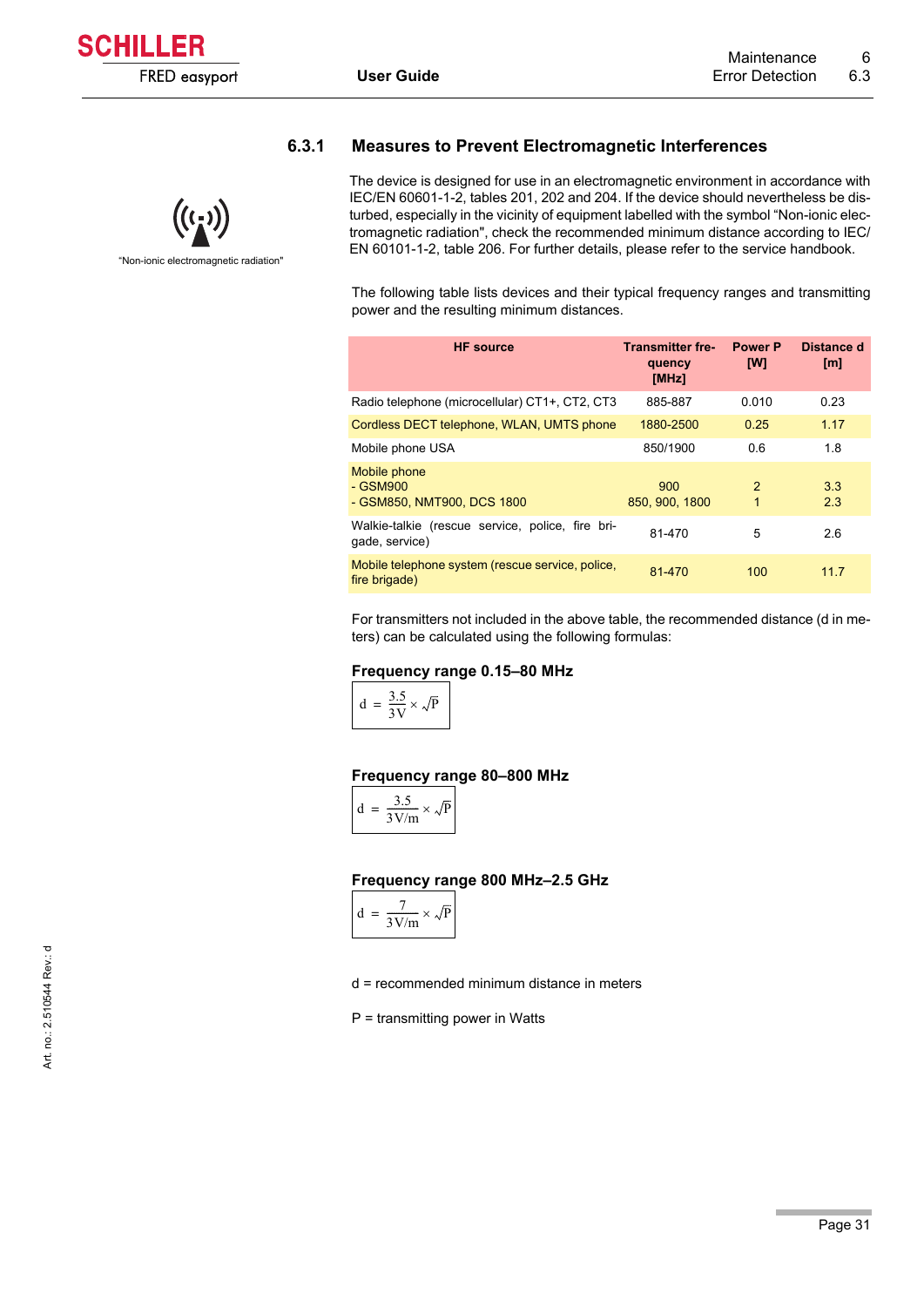# **7 Technical Data**

Where nothing else is indicated, the data refers to a temperature of 25 °C.

### **7.1 System Data**

<span id="page-33-0"></span>i

<span id="page-33-4"></span><span id="page-33-3"></span><span id="page-33-2"></span><span id="page-33-1"></span>

| <b>Manufacturer</b>                                                                                | <b>SCHILLER MEDICAL</b>                                                                                                                                                                                                                                                                                               |            |
|----------------------------------------------------------------------------------------------------|-----------------------------------------------------------------------------------------------------------------------------------------------------------------------------------------------------------------------------------------------------------------------------------------------------------------------|------------|
| Device name                                                                                        | FRED easyport (First Responder External Defibrillator)                                                                                                                                                                                                                                                                |            |
| <b>Dimensions</b>                                                                                  | $35 \times 133 \times 126$ mm (h x l x w)                                                                                                                                                                                                                                                                             |            |
| Weight                                                                                             | 490 g                                                                                                                                                                                                                                                                                                                 |            |
| <b>Protection case</b>                                                                             | IPX <sub>4</sub>                                                                                                                                                                                                                                                                                                      |            |
| <b>Power supply</b>                                                                                | Internal power supply                                                                                                                                                                                                                                                                                                 |            |
| <b>Battery</b><br>Battery type<br><b>Battery life</b>                                              | Lithium<br>• 45 shocks at maximum energy, or<br>• 2 hours of monitoring (alternately 30 min. on, 30 min. off)<br>Battery capacity decrease on switch-on: approx.<br>Battery capacity decrease by 5 min. monitoring: approx.<br>Total battery capacity decrease by switch-on and 5 minutes monitor- 6%<br>ing: approx. | 2%<br>4.0% |
| <b>Environmental conditions</b><br>Operating temperature<br>Storage and transport temper-<br>ature | 0 °C40 °C relative humidity at 095% (noncondensing)<br>• Atmospheric pressure 5001060 hPa<br>-20 °C50 °C; relative humidity at 095% (noncondensing)<br>Atmospheric pressure 7001060 hPa                                                                                                                               |            |
| <b>Display</b>                                                                                     |                                                                                                                                                                                                                                                                                                                       |            |
| Type<br><b>Dimensions</b>                                                                          | High-resolution colour LCD, backlit<br>60 x 40 mm                                                                                                                                                                                                                                                                     |            |
| <b>Safety standard</b>                                                                             | IEC/EN 60601-2-4<br>The device is designed for 2500 shocks                                                                                                                                                                                                                                                            |            |
| <b>EMC</b>                                                                                         | • IEC/EN 60601-2-4<br>CISPR 11 class B<br>The device can be exposed to the following interferences without any impairment:<br>Static discharges up to 8 kV<br>Energy in the radio frequency range up to 20 V/m (802500 MHz, 5 Hz modulat-<br>ed)<br>Magnetic fields of 100 A/m, 50 Hz                                 |            |
| Conformity                                                                                         | CE according to directive 93/42/EEC, class IIb                                                                                                                                                                                                                                                                        |            |

Art. no.: 2.510544 Rev.: d Art. no.: 2.510544 Rev.: d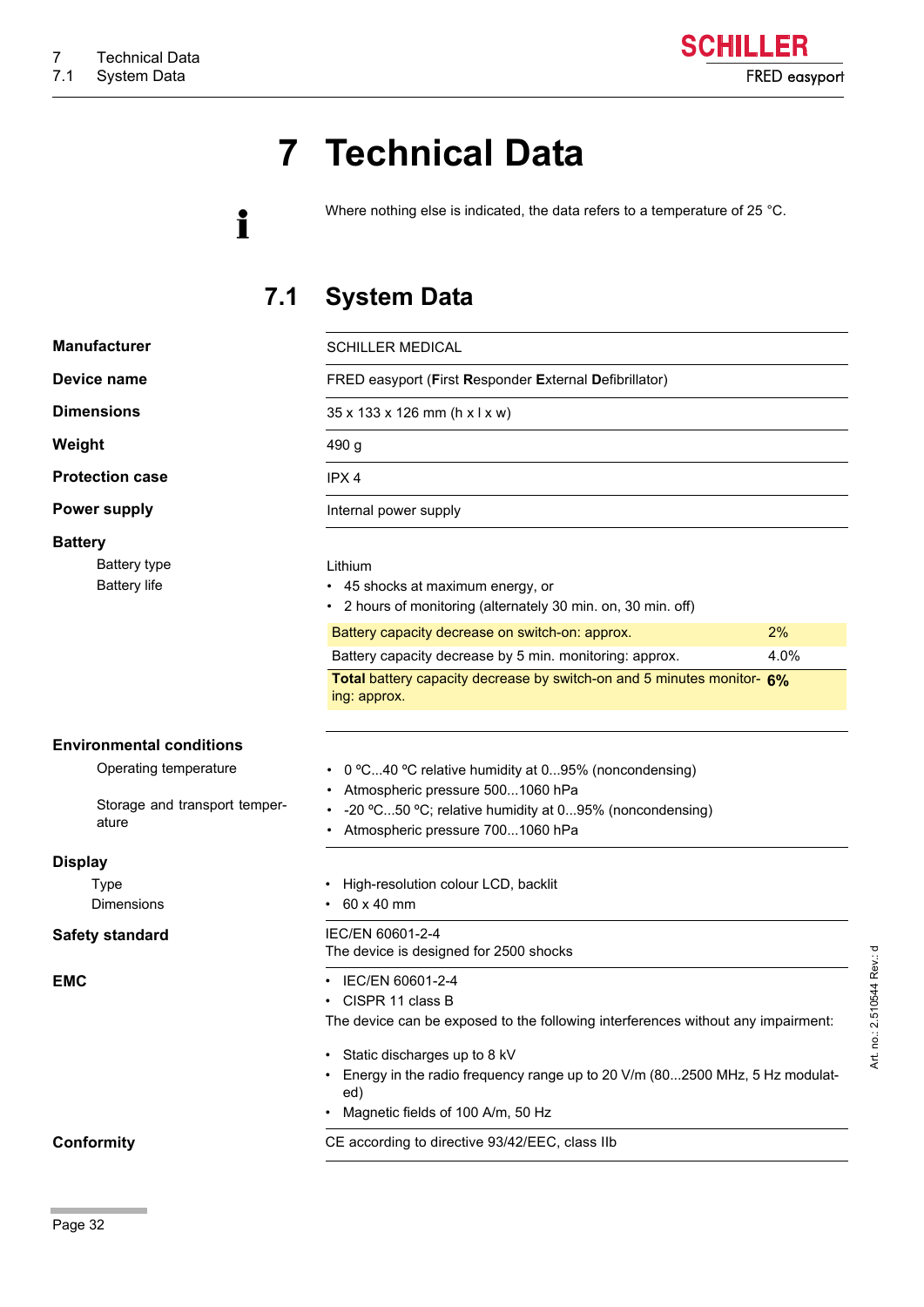

### <span id="page-34-2"></span>**7.2 Defibrillation Impulse**

- <span id="page-34-0"></span>**Form •** Biphasic pulsed defibrillation impulse with fixed physiological optimum phase durations
	- Near stabilisation of the emitted energy in function with the patient resistance using pulse-pause modulation depending on the measured patient resistance.



#### <span id="page-34-3"></span>**Standard energy settings**

Adults Neonates

#### **Other energy setting**

Adults Neonates

#### <span id="page-34-4"></span>**Time to shock standby**

- From the start of the analysis
- For max. energy after switch-on

#### **Display of shock standby**

#### **Shock delivery**

Deviation at 50 ohms: ±3 J or ±15% (the higher value is assumed)

- 120/120/120 joules
- 15/30/50 joules (automatic switch-over when children electrodes are connected)

Our customer service can change the default energy settings to the following values:

- 15/30/50/70/90/120 joules
- 15/30/50/70 joules

(With new batteries and after 15 discharges at max. energy output)

- 30 seconds
- 40 seconds

<span id="page-34-1"></span>**Charge control and monitoring** Automatic shock recommendation of analysis

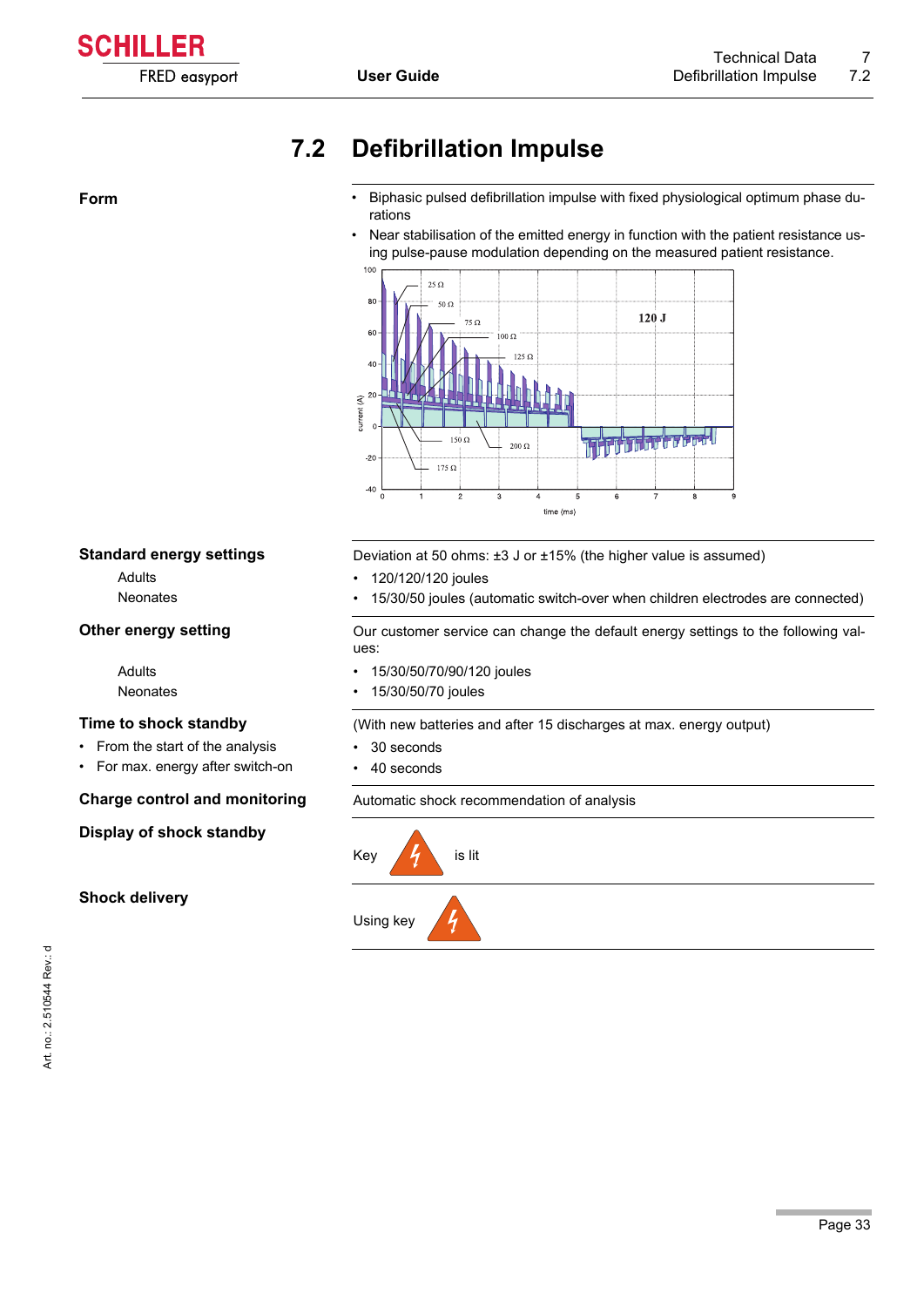7.2 Defibrillation Impulse

<span id="page-35-3"></span><span id="page-35-2"></span><span id="page-35-1"></span><span id="page-35-0"></span>

| Safety discharge when:                   | the battery voltage is insufficient<br>the device is defective<br>the device is turned off                                                      |  |  |
|------------------------------------------|-------------------------------------------------------------------------------------------------------------------------------------------------|--|--|
| <b>Shock delivery</b>                    | Via disposable adhesive electrode pads applied in the anterior-anterior lateral posi-<br>tion                                                   |  |  |
| Defibrillation electrode connec-<br>tion | BF type                                                                                                                                         |  |  |
| <b>Defibrillation electrodes</b>         | Electrode cable 1.2 m long                                                                                                                      |  |  |
| Electrodes for adults                    | $\cdot$ 50 cm <sup>2</sup> active surface                                                                                                       |  |  |
| Electrodes for children                  | $\cdot$ 28 cm <sup>2</sup> active surface                                                                                                       |  |  |
| <b>VF/VT</b> detection                   | <b>Conditions for ECG analysis</b>                                                                                                              |  |  |
|                                          | Minimal amplitude for signals to be analysed $>0.15$ mV; signals $<0.15$ mV assessed<br>as asystole                                             |  |  |
|                                          | <b>Shock recommendation</b>                                                                                                                     |  |  |
|                                          | In case of VF and TV (TV > 180 b/min.)                                                                                                          |  |  |
|                                          | Sensitivity 96.4 %                                                                                                                              |  |  |
|                                          | Correct detection of shockable rhythms                                                                                                          |  |  |
|                                          | Specificity 99.8%                                                                                                                               |  |  |
|                                          | Correct detection of non-shockable rhythms These values were determined with an<br>AHA database containing VF and VT with or without artefacts. |  |  |
| 7.2.1                                    | <b>Storage of an Intervention (Option)</b>                                                                                                      |  |  |
| <b>Storage of ECG</b>                    | 30 minutes                                                                                                                                      |  |  |
| <b>Storage of events</b>                 | 500 events                                                                                                                                      |  |  |

FRED easyport

**SCHILLER**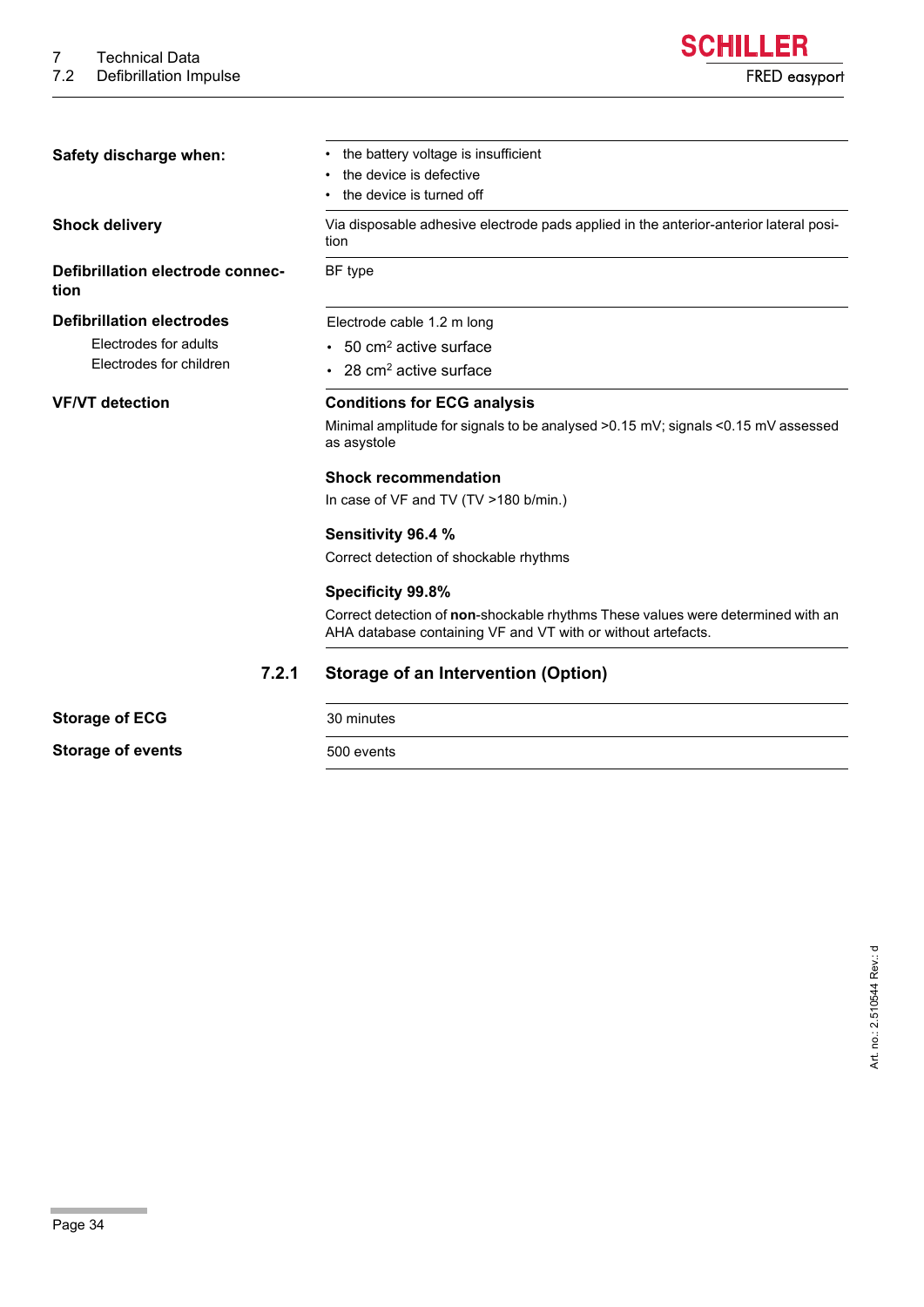# **8 Appendix**

<span id="page-36-1"></span><span id="page-36-0"></span>FRED easyport

**SCHILLER** 

### **8.1 Accessories**

| Article no. | <b>Article description</b>                 |
|-------------|--------------------------------------------|
| 2.155056    | Single-use defibrillation pads for adults  |
| 2.155057    | Single-use defibrillation pad for children |
| 3.940002    | <b>Battery</b>                             |
| 2.156038    | Carrying pouch                             |
| 4.150169    | Mini SD memory card 16 MB                  |

### **8.2 Literature**

<span id="page-36-3"></span><span id="page-36-2"></span>

|                                                 | $A =$ Airways (check breathing)                                                                                                                                                             |
|-------------------------------------------------|---------------------------------------------------------------------------------------------------------------------------------------------------------------------------------------------|
| <b>ABCD</b>                                     | The primary ABCD                                                                                                                                                                            |
| 8.3                                             | <b>Glossary</b>                                                                                                                                                                             |
| <b>Cansell A. (2000)</b>                        | Wirksamkeit und Sicherheit neuer Impulskurvenformen bei transthorakaler Defibril-<br>lation – Biphasische Impulskurvenformen – Notfall- & Rettungsmedizin,<br>Springer-Verlag 3: 458 - 474. |
| American Heart Association (2005)               | Guidelines 2005 for Cardiopulmonary Resuscitation and Emergency Cardiovascular<br>Care (9:1-170 ISBN 0080448704).                                                                           |
| <b>European Resuscitation Council</b><br>(2005) | Guidelines 2005 for Cardiopulmonary Resuscitation and Emergency Cardiovascular<br>Care (67 S1:1-146).                                                                                       |

- B = Breathing (artificial respiration)
- C = Circulation (circulatory signs or cardiac massage)
- D = Defibrillation
- **ACLS** Advanced Cardiovascular Life Support. (ACLS Manual AHA 2001)
	- **AED** Automated external defibrillator. This term is also used for semi-automatic defibrillators (SAED).
- **SAED** Semi-automatic external defibrillator. The shock is released by the user.
	- **BLS** Basic Life Support (artificial respiration and cardiac massage) CPR is frequently used synonymously
- **CPR** Cardiopulmonary resuscitation
- **CPR** Cardiopulmonary resuscitation
- **PEA** Pulseless electrical activity
- **VT** Ventricular tachycardia
- **VF** Ventricular fibrillation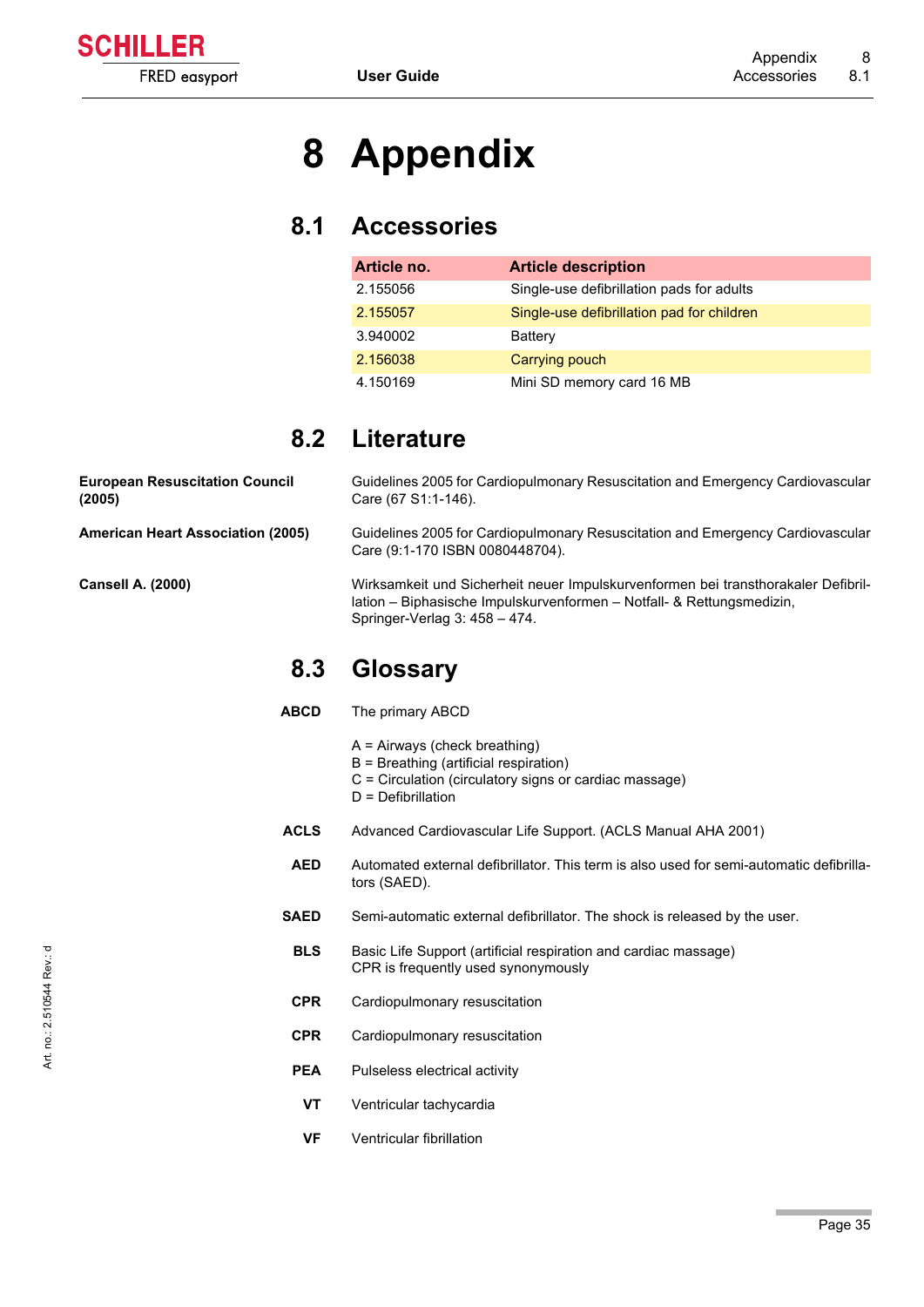**SCHILLER** FRED easyport

### **8.4 Inspection Report**

SCHILLER memory card

<span id="page-37-0"></span> $\blacktriangle$  The user guide must be read before the inspection. i ▲ Recommended inspection interval: Every 4 months Serial no.: **Test Results Date General condition** ❒ ❒ ❒ ❒ ❒ • No isolation or mechanical prob-<br>
→ External condition lems **Accessories** • Electrodes (expiration date and  $\Box$ ❒  $\Box$ ❒ ❒  $\rightarrow$  Availability and condition compatibility) **VARNING** User guide

❒  $\Box$ 

❒  $\Box$ 

❒ ❒

❒ ❒

❒ ❒

| Only use a SCHILLER memory card!<br>Incorrect cards can impair the unit's<br>operation! |                                   | $\Box$ | . .                           | $\Box$ | $\blacksquare$ | ப          |
|-----------------------------------------------------------------------------------------|-----------------------------------|--------|-------------------------------|--------|----------------|------------|
| <b>Self-test</b> (automatic when the unit is $\cdot$                                    | The standard screen is displayed. |        |                               |        |                |            |
| switched on)                                                                            | 00:13<br>$E \parallel$            | □      | $\Box$                        | $\Box$ | ⊓              | □          |
| Switch unit on                                                                          | ħ<br>100%<br>05                   | Opera- | Opera-                        | Opera- | Opera-         | Opera-     |
|                                                                                         |                                   |        | tion time tion time tion time |        | tion time      | tion time  |
|                                                                                         |                                   | [min.] | [min.]                        | [min.] | $[min.]$ :     | $[min.]$ : |
| Immediately switch the unit off after                                                   | $\overline{2}$                    |        |                               |        |                |            |
| the self-test (battery discharge)!                                                      | (1) If the battery symbol is dis- |        |                               |        |                |            |
|                                                                                         | played, replace the battery.      |        |                               |        |                |            |
| Note the time used for the self-test.                                                   | Check the symbol and memo-<br>(2) |        |                               |        |                |            |
|                                                                                         | ry.                               | □      | $\Box$                        | $\Box$ | ▢              | ▢          |
|                                                                                         |                                   |        |                               |        |                |            |
| <b>Notes</b>                                                                            |                                   |        |                               |        |                |            |
|                                                                                         |                                   |        |                               |        |                |            |
|                                                                                         |                                   |        |                               |        |                |            |
| <b>Inspection carried out by:</b>                                                       |                                   |        |                               |        |                |            |
|                                                                                         |                                   |        |                               |        |                |            |

In case of a defect, please contact the service department of your hospital ❒, your SCHILLER representative ❒ or the local aftersales service ❒.

Name: ................................................................... Phone: ...................................................................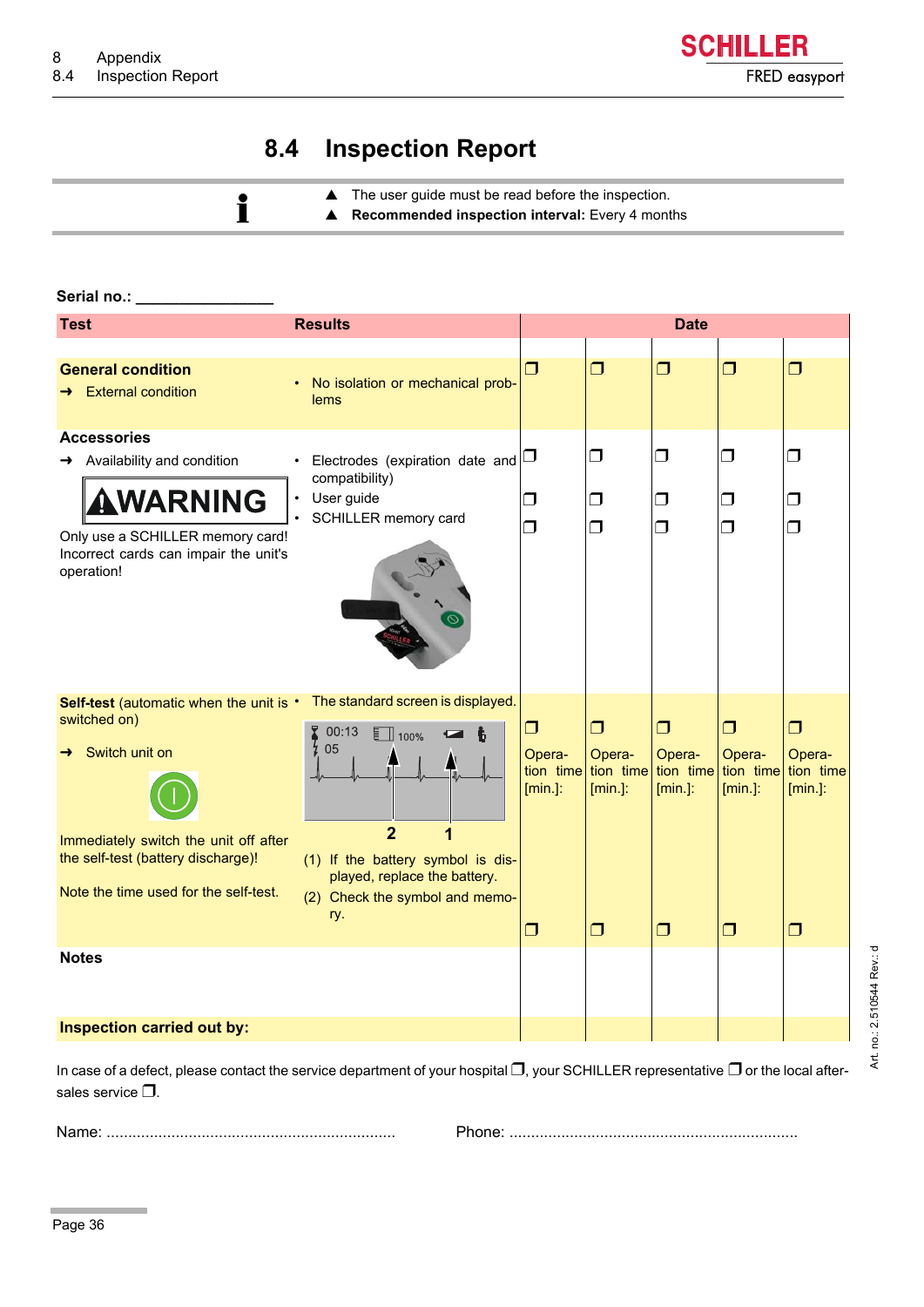

# 9 Index

### <span id="page-38-0"></span> $\mathsf{A}$

|  | 29 |
|--|----|

### $\overline{B}$

|                                                        | 16  |
|--------------------------------------------------------|-----|
|                                                        | -32 |
|                                                        | 28  |
|                                                        | -32 |
|                                                        | -9  |
| BLS AED algorithm or cardiopulmonary resuscitation  15 |     |

### $\mathbf c$

| <b>15</b> |
|-----------|
|           |
|           |
|           |

### D

|  | 16 |
|--|----|
|  | 21 |
|  | 18 |
|  | 18 |
|  | 33 |
|  | 12 |
|  | 17 |
|  | 11 |
|  |    |

### $\overline{E}$

| 19  |
|-----|
| 19  |
|     |
| -33 |
|     |

### $\mathsf{F}$

### $\overline{1}$

|   | 26       |
|---|----------|
|   | 30       |
| м | 27<br>28 |
| N | 15       |

### $\mathbf{o}$

### $\overline{\mathsf{R}}$

### $\mathbf{s}$

|                                             | 34 |
|---------------------------------------------|----|
|                                             | 27 |
|                                             | 34 |
|                                             | 13 |
|                                             | 13 |
|                                             | 16 |
| Step 1                                      |    |
| Switching on the unit and preparation       |    |
| Switching on and preparing the device<br>21 |    |
| Step 2                                      |    |
|                                             | 21 |
| Step 3                                      |    |
|                                             | 22 |
| Step 4                                      |    |
|                                             | 22 |
|                                             | 7  |
|                                             | 7  |
|                                             | 8  |
|                                             |    |

### $\mathbf{V}$

#### $\boldsymbol{\mathsf{W}}$

|--|--|--|

I.